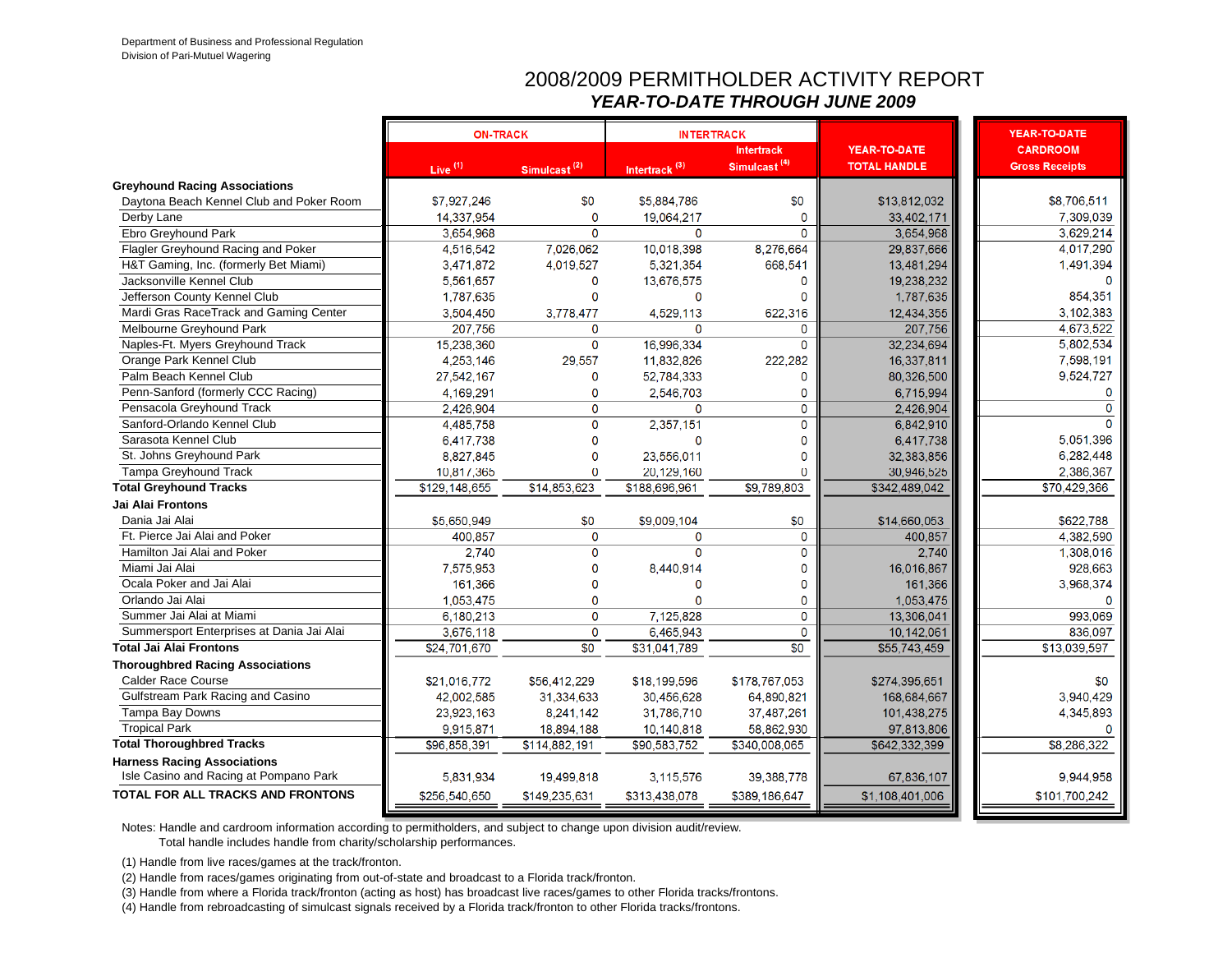#### JULY 2008 PERMITHOLDER ACTIVITY REPORT

|                                           | <b>ON-TRACK</b> |                 |                           | <b>INTERTRACK</b>                   |                                    | <b>JULY</b>                              |
|-------------------------------------------|-----------------|-----------------|---------------------------|-------------------------------------|------------------------------------|------------------------------------------|
|                                           | Live $(1)$      | Simulcast $(2)$ | Intertrack <sup>(3)</sup> | Intertrack Simulcast <sup>(4)</sup> | <b>JULY</b><br><b>TOTAL HANDLE</b> | <b>CARDROOM</b><br><b>Gross Receipts</b> |
| <b>Greyhound Racing Associations</b>      |                 |                 |                           |                                     |                                    |                                          |
| Daytona Beach Kennel Club and Poker Room  | \$1,007,390     | \$0             | \$713.668                 | \$0                                 | \$1,721,058                        | \$761.484                                |
| Derby Lane                                | $\mathbf{0}$    | $\Omega$        | $\Omega$                  | $\Omega$                            |                                    | 590,337                                  |
| Ebro Greyhound Park                       | 758,709         | $\Omega$        | $\Omega$                  | $\Omega$                            | 758,709                            | 305,825                                  |
| Flagler Greyhound Racing and Poker        | 479,906         | 747,926         | 917,179                   | 1,612,352                           | 3,757,363                          | 383,361                                  |
| H&T Gaming, Inc. (formerly Bet Miami)     | 0               | 0               | $\Omega$                  | $\mathbf{0}$                        | O                                  | 88,544                                   |
| Jacksonville Kennel Club                  | 1,780,695       | 0               | 5,077,731                 | $\overline{0}$                      | 6,858,426                          | $\Omega$                                 |
| Jefferson County Kennel Club              | 210,027         | $\Omega$        | $\Omega$                  | $\overline{0}$                      | 210,027                            | 91.097                                   |
| Mardi Gras RaceTrack and Gaming Center    | 0               | $\Omega$        | $\Omega$                  | $\mathbf{0}$                        |                                    | 222,419                                  |
| Melbourne Greyhound Park                  | 0               | 0               |                           | $\mathbf 0$                         |                                    | 389,214                                  |
| Naples-Ft. Myers Greyhound Track          | 1.038,363       | $\mathbf{0}$    | 1,391,969                 | 0                                   | 2,430,332                          | 506,656                                  |
| Orange Park Kennel Club                   | $\Omega$        | $\Omega$        | $\Omega$                  | 0                                   |                                    | 628,714                                  |
| Palm Beach Kennel Club                    | 2,161,629       | $\mathbf{O}$    | 4,625,911                 | 0                                   | 6,787,540                          | 776,636                                  |
| Penn-Sanford (formerly CCC Racing)        | 829,875         | $\mathbf{O}$    | 569,615                   | $\mathbf 0$                         | 1,399,490                          | $\Omega$                                 |
| Pensacola Greyhound Track                 | 453,895         | 0               | $\mathbf{0}$              | $\mathbf 0$                         | 453,895                            | 0                                        |
| Sanford-Orlando Kennel Club               | 0               | $\mathbf{0}$    | $\Omega$                  | $\mathbf 0$                         | 0                                  | $\Omega$                                 |
| Sarasota Kennel Club                      | 0               | $\mathbf{0}$    | $\Omega$                  | 0                                   | $\Omega$                           | 450.792                                  |
| St. Johns Greyhound Park                  | 0               | $\Omega$        | $\Omega$                  | $\Omega$                            |                                    | 544,636                                  |
| <b>Tampa Greyhound Track</b>              | 1.962.003       | $\Omega$        | 3.992.139                 | $\Omega$                            | 5,954,142                          | 195,199                                  |
| <b>Total Greyhound Tracks</b>             | \$10,682,492    | \$747,926       | \$17,288,213              | \$1,612,352                         | \$30,330,982                       | \$5,934,913                              |
| Jai Alai Frontons                         |                 |                 |                           |                                     |                                    |                                          |
| Dania Jai Alai                            | \$0             | \$0             | \$0                       | \$0                                 | \$0                                | \$0                                      |
| Ft. Pierce Jai Alai and Poker             | 0               | $\mathbf{0}$    | $\bf{0}$                  | $\bf{0}$                            |                                    | 426,362                                  |
| Hamilton Jai Alai and Poker               | $\Omega$        | $\Omega$        | $\Omega$                  | 0                                   | n                                  | 114,273                                  |
| Miami Jai Alai                            | $\Omega$        | $\Omega$        | $\Omega$                  | $\overline{0}$                      | $\Omega$                           | $\Omega$                                 |
| Ocala Poker and Jai Alai                  | $\Omega$        | $\Omega$        | $\Omega$                  | $\overline{0}$                      |                                    | 365,862                                  |
| Orlando Jai Alai                          | 0               | 0               | 0                         | $\mathbf 0$                         |                                    |                                          |
| Summer Jai Alai at Miami                  | 1,214,661       | 0               | 1,443,227                 | $\mathbf 0$                         | 2,657,888                          | 142,033                                  |
| Summersport Enterprises at Dania Jai Alai | 832,587         | 0               | 1,568,142                 | $\mathbf 0$                         | 2,400,728                          | 106,545                                  |
| <b>Total Jai Alai Frontons</b>            | \$2,047,248     | $\overline{50}$ | \$3,011,369               | \$0                                 | \$5,058,616                        | \$1,155,075                              |
| <b>Thoroughbred Racing Associations</b>   |                 |                 |                           |                                     |                                    |                                          |
| <b>Calder Race Course</b>                 | \$4,027,971     | \$10,762,618    | \$3,047,356               | \$31,169,153                        | \$49,007,097                       | \$0                                      |
| Gulfstream Park Racing and Casino         | $\overline{0}$  | $\overline{0}$  | $\mathbf{0}$              | 0                                   | $\Omega$                           | 315,544                                  |
| Tampa Bay Downs                           | 0               | $\mathbf{0}$    | $\mathbf 0$               | $\Omega$                            |                                    | 369,254                                  |
| <b>Tropical Park</b>                      | 0               | 0               | $\Omega$                  | $\Omega$                            |                                    | O                                        |
| <b>Total Thoroughbred Tracks</b>          | \$4,027,971     | \$10,762,618    | \$3,047,356               | \$31,169,153                        | \$49,007,097                       | \$684,798                                |
| <b>Harness Racing Associations</b>        |                 |                 |                           |                                     |                                    |                                          |
| Isle Casino and Racing at Pompano Park    | 428,945         | 1,787,021       | 269.189                   | 3,566,988                           | 6,052,143                          | 888,579                                  |
| <b>TOTAL FOR ALL TRACKS AND FRONTONS</b>  | \$17,186,655    | \$13,297,565    | \$23,616,126              | \$36,348,492                        | \$90,448,838                       | \$8,663,365                              |
|                                           |                 |                 |                           |                                     |                                    |                                          |

Notes: Handle and cardroom information according to permitholders, and subject to change upon division audit/review. Total handle includes handle from charity/scholarship performances.

(1) Handle from live races/games at the track/fronton.

(2) Handle from races/games originating from out-of-state and broadcast to a Florida track/fronton.

(3) Handle from where a Florida track/fronton (acting as host) has broadcast live races/games to other Florida tracks/frontons.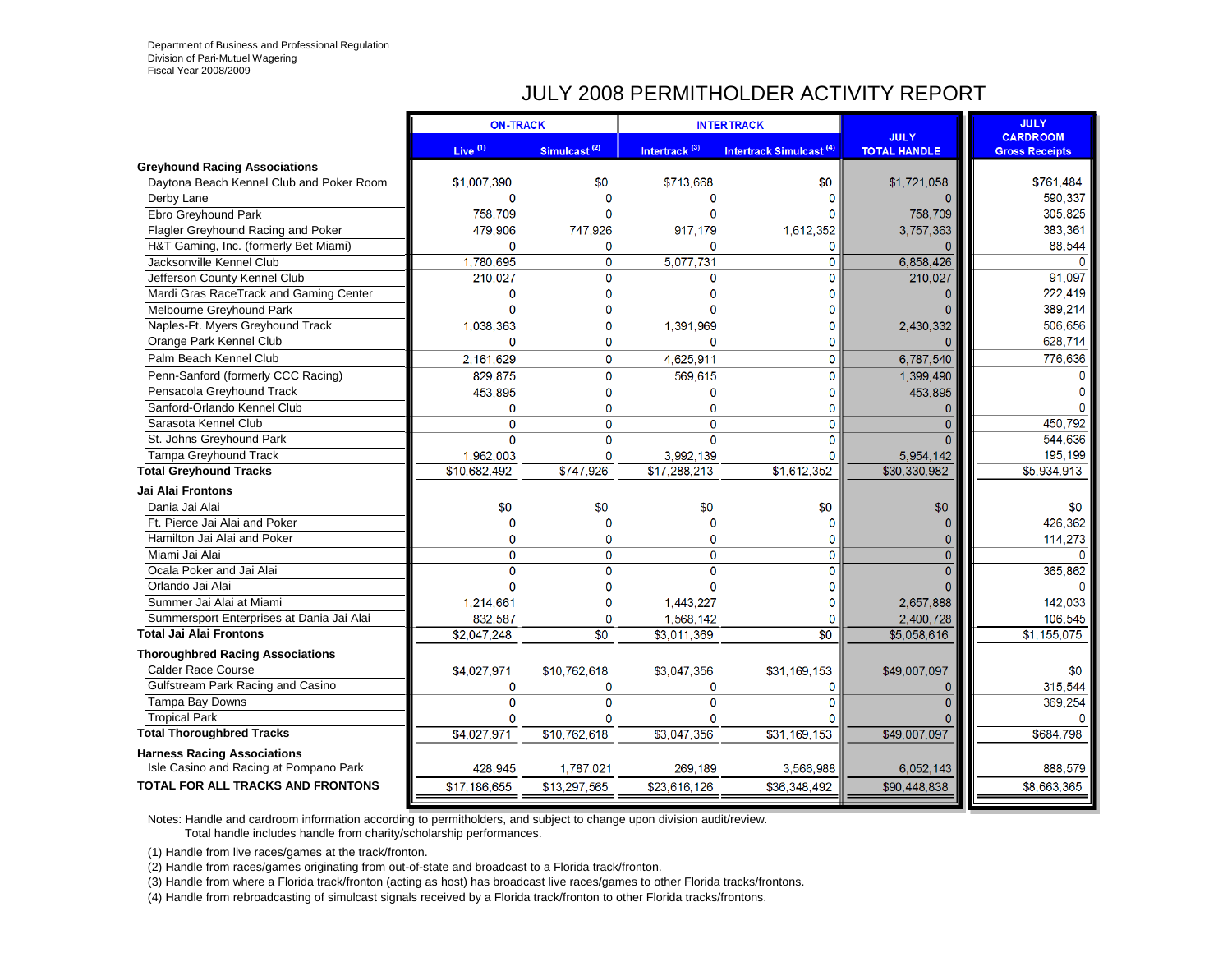# AUGUST 2008 PERMITHOLDER ACTIVITY REPORT

|                                           | <b>ON-TRACK</b> |                          |                           | <b>INTERTRACK</b>                   |                                      | <b>AUGUST</b>                            |
|-------------------------------------------|-----------------|--------------------------|---------------------------|-------------------------------------|--------------------------------------|------------------------------------------|
|                                           | Live $(1)$      | Simulcast <sup>(2)</sup> | Intertrack <sup>(3)</sup> | Intertrack Simulcast <sup>(4)</sup> | <b>AUGUST</b><br><b>TOTAL HANDLE</b> | <b>CARDROOM</b><br><b>Gross Receipts</b> |
| <b>Greyhound Racing Associations</b>      |                 |                          |                           |                                     |                                      |                                          |
| Daytona Beach Kennel Club and Poker Room  | \$678.791       | \$0                      | \$482.427                 | \$0                                 | \$1,161,218                          | \$757,358                                |
| Derby Lane                                | $\Omega$        | $\overline{0}$           | $\Omega$                  | 0                                   | n                                    | 605,779                                  |
| Ebro Greyhound Park                       | 442,887         | $\Omega$                 | $\Omega$                  | $\Omega$                            | 442.887                              | 313,681                                  |
| Flagler Greyhound Racing and Poker        | 487,022         | 741.814                  | 858.426                   | 1,644,782                           | 3,732,044                            | 367,269                                  |
| H&T Gaming, Inc. (formerly Bet Miami)     | $\mathbf{0}$    | 0                        | O                         | $\Omega$                            |                                      | 107,458                                  |
| Jacksonville Kennel Club                  | 1,718,446       | 0                        | 4,443,805                 | 0                                   | 6,162,251                            |                                          |
| Jefferson County Kennel Club              | 194.065         | $\mathbf 0$              | 0                         | $\mathbf 0$                         | 194,065                              | 82,406                                   |
| Mardi Gras RaceTrack and Gaming Center    | O               | $\Omega$                 | $\Omega$                  | 0                                   |                                      | 261.477                                  |
| Melbourne Greyhound Park                  | $\Omega$        | $\Omega$                 | $\Omega$                  | 0                                   |                                      | 358,067                                  |
| Naples-Ft. Myers Greyhound Track          | 909.401         |                          | 1.343.156                 | O                                   | 2,252,557                            | 470.695                                  |
| Orange Park Kennel Club                   | $\Omega$        | O                        | $\Omega$                  | 0                                   |                                      | 610.380                                  |
| Palm Beach Kennel Club                    | 2,163,426       | $\mathbf{0}$             | 4,565,699                 | 0                                   | 6,729,125                            | 783,563                                  |
| Penn-Sanford (formerly CCC Racing)        | 638.354         | $\Omega$                 | 404.365                   | $\mathbf 0$                         | 1.042.719                            | $\Omega$                                 |
| Pensacola Greyhound Track                 | 337,855         | $\mathbf 0$              | $\Omega$                  | $\mathbf{0}$                        | 337,855                              |                                          |
| Sanford-Orlando Kennel Club               | $\Omega$        | $\Omega$                 | $\Omega$                  | 0                                   |                                      |                                          |
| Sarasota Kennel Club                      | O               | $\Omega$                 |                           | 0                                   |                                      | 416,053                                  |
| St. Johns Greyhound Park                  | n               |                          |                           |                                     |                                      | 506.038                                  |
| Tampa Greyhound Track                     | 1,878,954       | 0                        | 3,578,754                 | O                                   | 5,457,708                            | 205,958                                  |
| <b>Total Greyhound Tracks</b>             | \$9,449,201     | \$741,814                | \$15,676,632              | \$1,644,782                         | \$27,512,429                         | \$5,846,181                              |
| Jai Alai Frontons                         |                 |                          |                           |                                     |                                      |                                          |
| Dania Jai Alai                            | \$0             | \$0                      | \$0                       | \$0                                 | \$0                                  | \$0                                      |
| Ft. Pierce Jai Alai and Poker             | $\Omega$        | $\mathbf 0$              | $\Omega$                  | $\mathbf 0$                         | $\Omega$                             | 361.372                                  |
| Hamilton Jai Alai and Poker               | $\Omega$        | $\Omega$                 | $\Omega$                  | $\Omega$                            | $\Omega$                             | 116,089                                  |
| Miami Jai Alai                            | n               |                          |                           | O                                   |                                      |                                          |
| Ocala Poker and Jai Alai                  |                 |                          |                           | O                                   |                                      | 346,790                                  |
| Orlando Jai Alai                          | O               |                          |                           | 0                                   |                                      |                                          |
| Summer Jai Alai at Miami                  | 1,251,750       | $\mathbf{0}$             | 1.422.328                 | 0                                   | 2,674,078                            | 135.366                                  |
| Summersport Enterprises at Dania Jai Alai | 805,496         | $\mathbf{0}$             | 1,351,331                 | 0                                   | 2,156,827                            | 98,609                                   |
| <b>Total Jai Alai Frontons</b>            | \$2,057,246     | \$0                      | \$2,773,659               | $\overline{30}$                     | \$4,830,905                          | \$1,058,226                              |
| <b>Thoroughbred Racing Associations</b>   |                 |                          |                           |                                     |                                      |                                          |
| <b>Calder Race Course</b>                 | \$3,577,586     | \$10,822,814             | \$3.034.343               | \$34,143,785                        | \$51,578,529                         | \$0                                      |
| Gulfstream Park Racing and Casino         | $\mathbf 0$     | 0                        | 0                         | 0                                   | $\Omega$                             | 278,888                                  |
| Tampa Bay Downs                           | O               | n                        | n                         |                                     |                                      | 406,011                                  |
| <b>Tropical Park</b>                      | $\Omega$        | n                        | n                         |                                     |                                      |                                          |
| <b>Total Thoroughbred Tracks</b>          | \$3,577,586     | \$10,822,814             | \$3,034,343               | \$34,143,785                        | \$51,578,529                         | \$684,899                                |
| <b>Harness Racing Associations</b>        |                 |                          |                           |                                     |                                      |                                          |
| Isle Casino and Racing at Pompano Park    | 76,120          | 1,548,119                | 46.900                    | 3,110,983                           | 4,782,121                            | 852.172                                  |
| <b>TOTAL FOR ALL TRACKS AND FRONTONS</b>  | \$15,160,152    | \$13,112,747             | \$21,531,535              | \$38,899,550                        | \$88,703,984                         | \$8,441,477                              |
|                                           |                 |                          |                           |                                     |                                      |                                          |

Notes: Handle and cardroom information according to permitholders, and subject to change upon division audit/review.

Total handle includes handle from charity/scholarship performances.

(1) Handle from live races/games at the track/fronton.

(2) Handle from races/games originating from out-of-state and broadcast to a Florida track/fronton.

(3) Handle from where a Florida track/fronton (acting as host) has broadcast live races/games to other Florida tracks/frontons.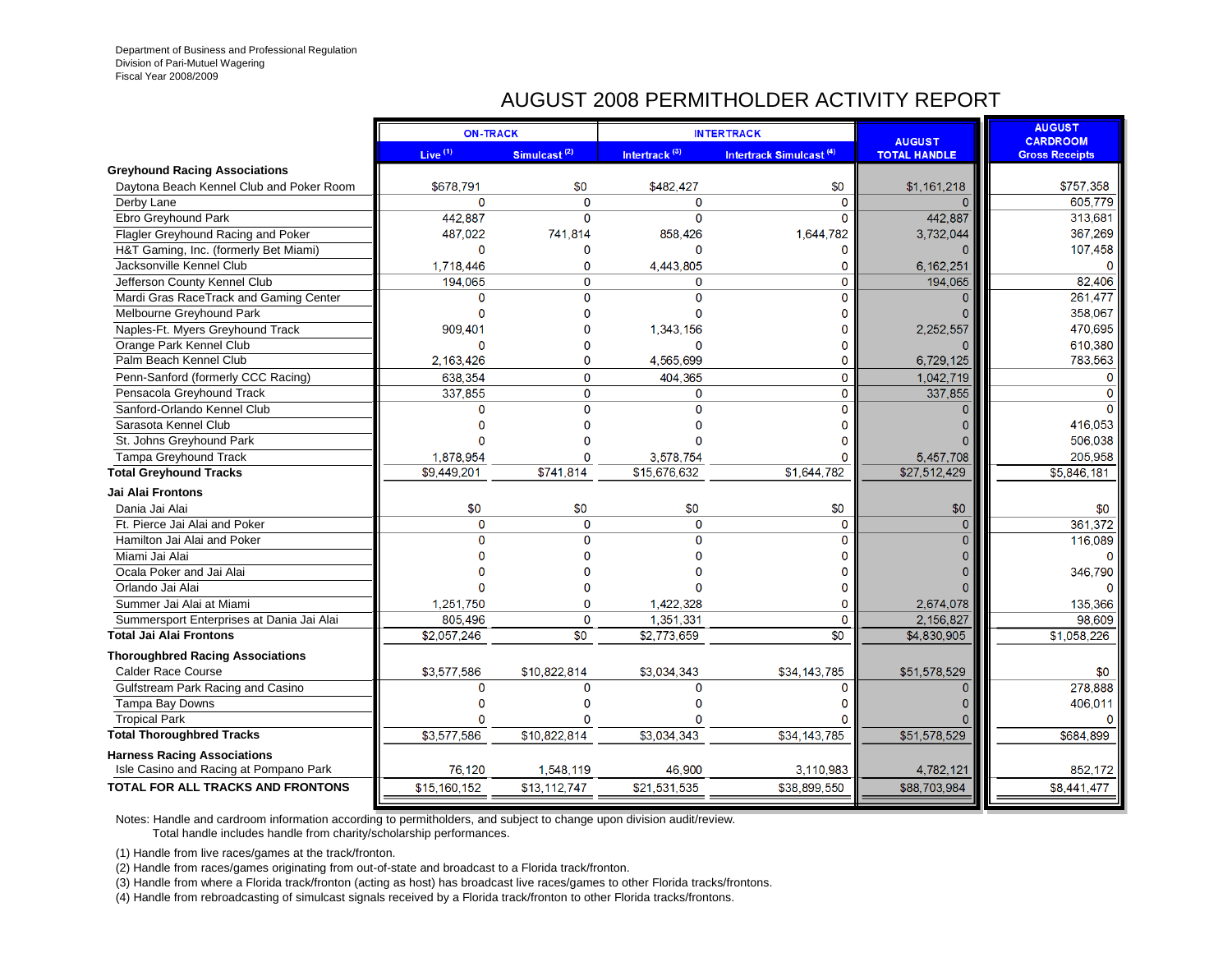## SEPTEMBER 2008 PERMITHOLDER ACTIVITY REPORT

|                                           | <b>ON-TRACK</b> |                          |                           | <b>INTERTRACK</b>                   | <b>SEPTEMBER TOTAL</b> | <b>SEPTEMBER</b><br><b>CARDROOM Gross</b> |
|-------------------------------------------|-----------------|--------------------------|---------------------------|-------------------------------------|------------------------|-------------------------------------------|
|                                           | Live $(1)$      | Simulcast <sup>(2)</sup> | Intertrack <sup>(3)</sup> | Intertrack Simulcast <sup>(4)</sup> | <b>HANDLE</b>          | <b>Receipts</b>                           |
| <b>Greyhound Racing Associations</b>      |                 |                          |                           |                                     |                        |                                           |
| Daytona Beach Kennel Club and Poker Room  | \$566,247       | \$0                      | \$466,976                 | \$0                                 | \$1,033,223            | \$696,357                                 |
| Derby Lane                                | 0               | 0                        | $\mathbf 0$               | $\mathbf{0}$                        |                        | 503,971                                   |
| Ebro Greyhound Park                       | 271,339         | $\Omega$                 | $\mathbf 0$               | 0                                   | 271,339                | 262,051                                   |
| Flagler Greyhound Racing and Poker        | 387.753         | 651.553                  | 737,207                   | 1.460.750                           | 3,237,263              | 337,916                                   |
| H&T Gaming, Inc. (formerly Bet Miami)     | $\mathbf 0$     | 0                        | $\Omega$                  | $\Omega$                            |                        | 121.839                                   |
| Jacksonville Kennel Club                  | 54.133          | 0                        | 122,483                   | 0                                   | 176,616                | $\Omega$                                  |
| Jefferson County Kennel Club              | 157,200         | 0                        | $\mathbf{0}$              | 0                                   | 157,200                | 72.141                                    |
| Mardi Gras RaceTrack and Gaming Center    | $\mathbf 0$     | $\mathbf 0$              | $\mathbf{0}$              | 0                                   | $\mathbf{0}$           | 261.442                                   |
| Melbourne Greyhound Park                  | $\mathbf 0$     | $\Omega$                 | $\Omega$                  | $\Omega$                            | $\Omega$               | 340,178                                   |
| Naples-Ft. Myers Greyhound Track          | 739,713         | 0                        | 1,063,801                 | 0                                   | 1,803,514              | 420,963                                   |
| Orange Park Kennel Club                   | 1,353,368       | Ō                        | 3.718.377                 | O                                   | 5.071.745              | 629,417                                   |
| Palm Beach Kennel Club                    | 1.838.247       | O                        | 4.083.373                 | $\Omega$                            | 5,921,620              | 678,429                                   |
| Penn-Sanford (formerly CCC Racing)        | 610.814         | n                        | 407,684                   | $\Omega$                            | 1,018,497              |                                           |
| Pensacola Greyhound Track                 | 162,183         | 0                        | $\Omega$                  | 0                                   | 162,183                |                                           |
| Sanford-Orlando Kennel Club               | $\mathbf 0$     | Ō                        | $\Omega$                  | $\Omega$                            | $\Omega$               |                                           |
| Sarasota Kennel Club                      | $\mathbf 0$     | 0                        | $\Omega$                  | $\mathbf 0$                         | $\mathbf{0}$           | 399.852                                   |
| St. Johns Greyhound Park                  | $\Omega$        | $\mathbf{0}$             | $\Omega$                  | 0                                   | $\Omega$               | 443,998                                   |
| <b>Tampa Greyhound Track</b>              | 1.642.261       | 0                        | 3.179.067                 | 0                                   | 4,821,328              | 188,867                                   |
| <b>Total Greyhound Tracks</b>             | \$7.783.257     | \$651.553                | \$13,778,968              | \$1,460,750                         | \$23,674,528           | \$5,357,420                               |
| Jai Alai Frontons                         |                 |                          |                           |                                     |                        |                                           |
| Dania Jai Alai                            | \$0             | \$0                      | \$0                       | \$0                                 | \$0                    | \$33,493                                  |
| Ft. Pierce Jai Alai and Poker             | 0               | 0                        | $\Omega$                  | O                                   |                        | 353,274                                   |
| Hamilton Jai Alai and Poker               | 623             | 0                        | $\Omega$                  | 0                                   | 623                    | 90,863                                    |
| Miami Jai Alai                            | 0               | $\Omega$                 | $\Omega$                  | 0                                   | $\Omega$               | $\Omega$                                  |
| Ocala Poker and Jai Alai                  | 0               | $\Omega$                 | $\Omega$                  | 0                                   | $\Omega$               | 300.723                                   |
| Orlando Jai Alai                          | $\Omega$        | O                        | $\Omega$                  | 0                                   |                        |                                           |
| Summer Jai Alai at Miami                  | 1.063.630       | $\overline{0}$           | 1,177,100                 | O                                   | 2.240.730              | 136.694                                   |
| Summersport Enterprises at Dania Jai Alai | 667.321         | $\overline{0}$           | 1.086.338                 | $\Omega$                            | 1,753,659              | 63.828                                    |
| <b>Total Jai Alai Frontons</b>            | \$1,731,574     | $\overline{30}$          | \$2,263,438               | \$0                                 | \$3,995,012            | \$978,875                                 |
| <b>Thoroughbred Racing Associations</b>   |                 |                          |                           |                                     |                        |                                           |
| <b>Calder Race Course</b>                 | \$3,292,170     | \$8,052,828              | \$2,821,872               | \$24,979,131                        | \$39,146,001           | \$0                                       |
| Gulfstream Park Racing and Casino         | $\mathbf 0$     | 0                        | $\mathbf{0}$              | 0                                   | $\mathbf{0}$           | 234,626                                   |
| Tampa Bay Downs                           | $\overline{0}$  | $\overline{0}$           | $\mathbf{0}$              | $\Omega$                            | $\Omega$               | 333.946                                   |
| <b>Tropical Park</b>                      | 0               | 0                        | $\Omega$                  |                                     |                        |                                           |
| <b>Total Thoroughbred Tracks</b>          | \$3,292,170     | \$8,052,828              | \$2,821,872               | \$24,979,131                        | \$39,146,001           | \$568,572                                 |
| <b>Harness Racing Associations</b>        |                 |                          |                           |                                     |                        |                                           |
| Isle Casino and Racing at Pompano Park    | 223,945         | 1,428,068                | 109,783                   | 2,930,917                           | 4,692,713              | 740,075                                   |
| TOTAL FOR ALL TRACKS AND FRONTONS         | \$13,030,946    | \$10,132,449             | \$18,974,061              | \$29,370,798                        | \$71,508,254           | \$7,644,941                               |
|                                           |                 |                          |                           |                                     |                        |                                           |

Notes: Handle and cardroom information according to permitholders, and subject to change upon division audit/review.

Total handle includes handle from charity/scholarship performances.

(1) Handle from live races/games at the track/fronton.

(2) Handle from races/games originating from out-of-state and broadcast to a Florida track/fronton.

(3) Handle from where a Florida track/fronton (acting as host) has broadcast live races/games to other Florida tracks/frontons.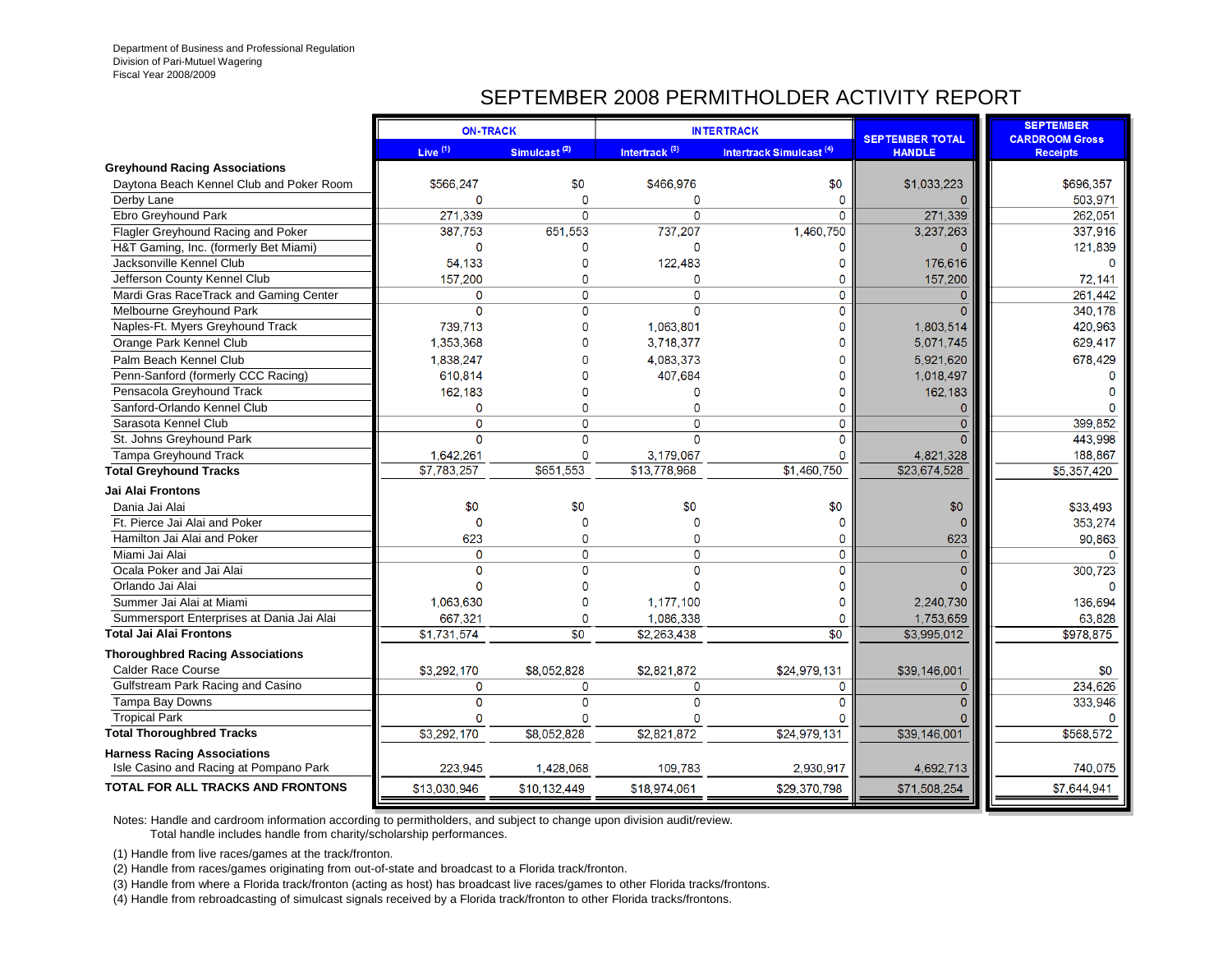# OCTOBER 2008 PERMITHOLDER ACTIVITY REPORT

|                                                                              | <b>ON-TRACK</b> |                          |                           | <b>INTERTRACK</b>                   | <b>OCTOBER TOTAL</b> | <b>OCTOBER CARDROOM</b> |
|------------------------------------------------------------------------------|-----------------|--------------------------|---------------------------|-------------------------------------|----------------------|-------------------------|
|                                                                              | Live $(1)$      | Simulcast <sup>(2)</sup> | Intertrack <sup>(3)</sup> | Intertrack Simulcast <sup>(4)</sup> | <b>HANDLE</b>        | <b>Gross Receipts</b>   |
| <b>Greyhound Racing Associations</b>                                         |                 |                          |                           |                                     |                      |                         |
| Daytona Beach Kennel Club and Poker Room                                     | \$584,961       | \$0                      | \$600,068                 | \$0                                 | \$1,185,028          | \$698,594               |
| Derby Lane                                                                   | 0               | 0                        | $\mathbf 0$               | O                                   |                      | 516,276                 |
| Ebro Greyhound Park                                                          | 194,142         | 0                        | $\Omega$                  | $\Omega$                            | 194,142              | 300.714                 |
| Flagler Greyhound Racing and Poker                                           | 365,237         | 591,586                  | 788,911                   | 1,573,158                           | 3,318,892            | 322,893                 |
| H&T Gaming, Inc. (formerly Bet Miami)                                        | 0               | 0                        | $\Omega$                  | $\Omega$                            | $\Omega$             | 112,260                 |
| Jacksonville Kennel Club                                                     | $\Omega$        | 0                        | $\Omega$                  | $\Omega$                            | ∩                    | $\Omega$                |
| Jefferson County Kennel Club                                                 | 143,411         | 0                        | $\Omega$                  | $\Omega$                            | 143,411              | 76,184                  |
| Mardi Gras RaceTrack and Gaming Center                                       | $\Omega$        | 0                        | $\Omega$                  | $\Omega$                            | $\Omega$             | 226.562                 |
| Melbourne Greyhound Park                                                     | $\Omega$        | $\Omega$                 | $\Omega$                  | $\Omega$                            | $\Omega$             | 356.916                 |
| Naples-Ft. Myers Greyhound Track                                             | 911.868         | 0                        | 1.263.201                 | 0                                   | 2.175.069            | 448.826                 |
| Orange Park Kennel Club                                                      | 1,458,721       | Ō                        | 4,228,861                 | $\Omega$                            | 5,687,582            | 577,969                 |
| Palm Beach Kennel Club                                                       | 2.017.294       | U                        | 4,523,627                 | $\Omega$                            | 6.540.921            | 698,177                 |
| Penn-Sanford (formerly CCC Racing)                                           | 659.301         | O                        | 453,515                   | $\Omega$                            | 1,112,815            |                         |
| Pensacola Greyhound Track                                                    | 175,898         | O                        | 0                         | 0                                   | 175,898              |                         |
| Sanford-Orlando Kennel Club                                                  | 0               | 0                        | $\mathbf{0}$              | $\Omega$                            | $\Omega$             |                         |
| Sarasota Kennel Club                                                         | 0               | $\Omega$                 | $\Omega$                  | 0                                   | $\mathbf{0}$         | 398,823                 |
| St. Johns Greyhound Park                                                     | $\Omega$        | 0                        | $\Omega$                  | 0                                   | $\Omega$             | 543,703                 |
| <b>Tampa Greyhound Track</b>                                                 | 1,695,449       | 0                        | 3,346,616                 | 0                                   | 5,042,065            | 189,833                 |
| <b>Total Greyhound Tracks</b>                                                | \$8,206,281     | \$591.586                | \$15,204,798              | \$1,573,158                         | \$25,575,823         | \$5,467,729             |
| Jai Alai Frontons                                                            |                 |                          |                           |                                     |                      |                         |
| Dania Jai Alai                                                               | \$0             | \$0                      | \$0                       | \$0                                 | \$0                  | \$44,695                |
| Ft. Pierce Jai Alai and Poker                                                | 0               | 0                        | $\Omega$                  | O                                   | $\Omega$             | 356,895                 |
| Hamilton Jai Alai and Poker                                                  | 824             | 0                        | $\Omega$                  | $\mathbf{0}$                        | 824                  | 101.642                 |
| Miami Jai Alai                                                               | 0               | 0                        | $\Omega$                  | 0                                   | $\Omega$             | $\Omega$                |
| Ocala Poker and Jai Alai                                                     | $\Omega$        | 0                        | $\Omega$                  | $\Omega$                            | $\Omega$             | 320,301                 |
| Orlando Jai Alai                                                             | $\Omega$        | 0                        | $\Omega$                  | 0                                   |                      |                         |
| Summer Jai Alai at Miami                                                     | 1,102,787       | 0                        | 1,294,709                 | $\Omega$                            | 2,397,496            | 165,774                 |
| Summersport Enterprises at Dania Jai Alai                                    | 668,629         | 0                        | 1,228,081                 | 0                                   | 1,896,710            | 74,701                  |
| <b>Total Jai Alai Frontons</b>                                               | \$1,772,240     | $\overline{30}$          | \$2,522,790               | $\overline{30}$                     | \$4,295,030          | \$1.064.008             |
| <b>Thoroughbred Racing Associations</b>                                      |                 |                          |                           |                                     |                      |                         |
| <b>Calder Race Course</b>                                                    | \$2,387,303     | \$6,441,321              | \$1,929,167               | \$20,023,706                        | \$30,781,498         | \$0                     |
| Gulfstream Park Racing and Casino                                            | $\mathbf{0}$    | 0                        | $\mathbf{0}$              | $\Omega$                            | $\Omega$             | 275,942                 |
| Tampa Bay Downs                                                              | $\Omega$        | 0                        | $\Omega$                  | $\Omega$                            | $\Omega$             | 351,859                 |
| <b>Tropical Park</b>                                                         | 965,121         | 3.182.312                | 932,806                   | 12,081,283                          | 17, 161, 522         |                         |
| <b>Total Thoroughbred Tracks</b>                                             | \$3,352,424     | \$9.623,633              | \$2.861,973               | \$32,104,989                        | \$47,943,019         | \$627,801               |
| <b>Harness Racing Associations</b><br>Isle Casino and Racing at Pompano Park | 444,412         | 1,400,886                | 251,772                   | 2,890,495                           | 4,987,565            | 793,325                 |
| <b>TOTAL FOR ALL TRACKS AND FRONTONS</b>                                     | \$13,775,357    | \$11,616,105             | \$20,841,334              | \$36,568,641                        | \$82,801,437         | \$7,952,863             |
|                                                                              |                 |                          |                           |                                     |                      |                         |

Notes: Handle and cardroom information according to permitholders, and subject to change upon division audit/review.

Total handle includes handle from charity/scholarship performances.

(1) Handle from live races/games at the track/fronton.

(2) Handle from races/games originating from out-of-state and broadcast to a Florida track/fronton.

(3) Handle from where a Florida track/fronton (acting as host) has broadcast live races/games to other Florida tracks/frontons.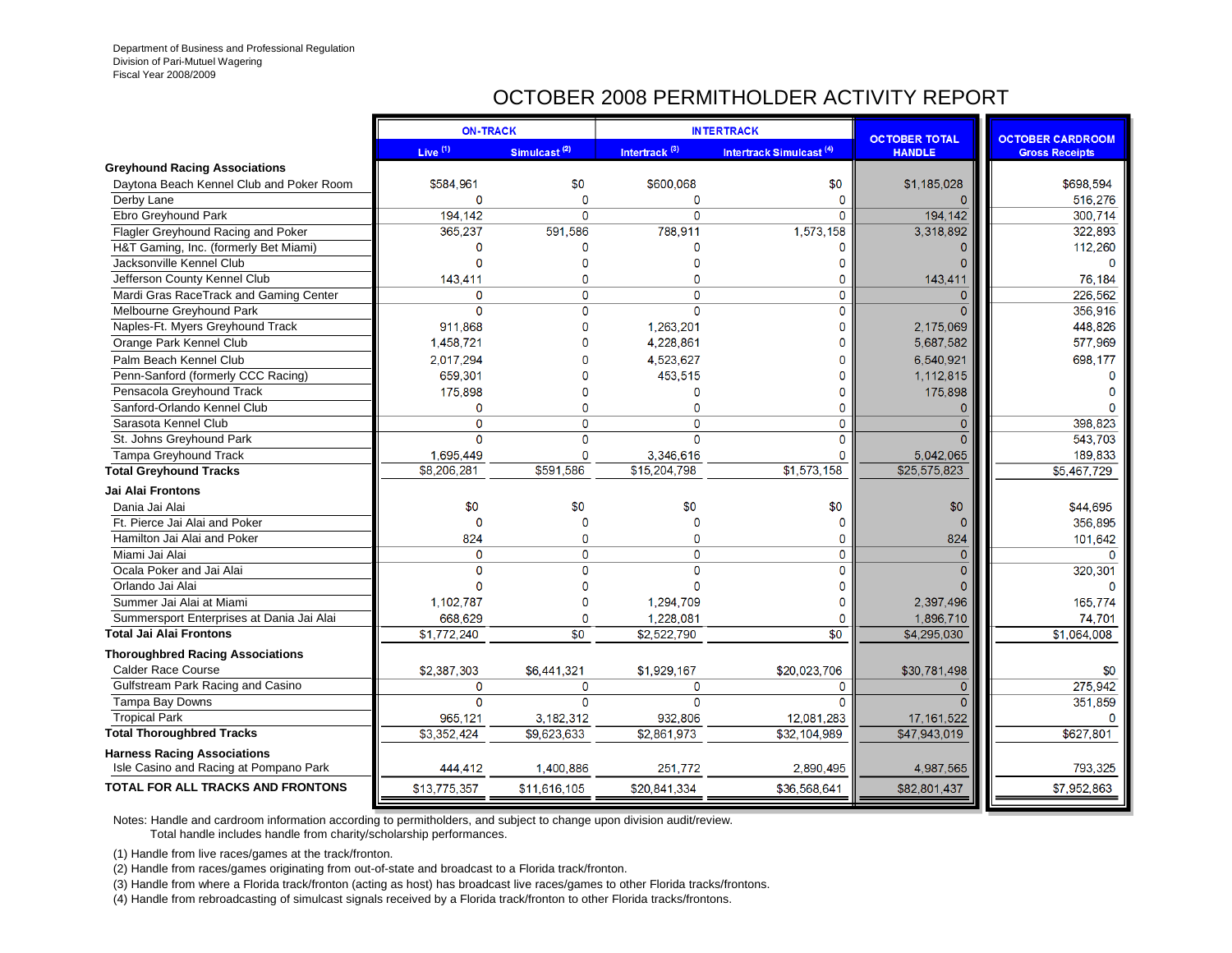# NOVEMBER 2008 PERMITHOLDER ACTIVITY REPORT

|                                                                              | <b>ON-TRACK</b> |                          |                           | <b>INTERTRACK</b>                   | <b>NOVEMBER TOTAL</b> | <b>NOVEMBER</b><br><b>CARDROOM Gross</b> |
|------------------------------------------------------------------------------|-----------------|--------------------------|---------------------------|-------------------------------------|-----------------------|------------------------------------------|
|                                                                              | Live $(1)$      | Simulcast <sup>(2)</sup> | Intertrack <sup>(3)</sup> | Intertrack Simulcast <sup>(4)</sup> | <b>HANDLE</b>         | <b>Receipts</b>                          |
| <b>Greyhound Racing Associations</b>                                         |                 |                          |                           |                                     |                       |                                          |
| Daytona Beach Kennel Club and Poker Room                                     | \$545,797       | \$0                      | \$386,986                 | \$0                                 | \$932,782             | \$686,693                                |
| Derby Lane                                                                   | 0               | 0                        | $\mathbf 0$               | $\Omega$                            |                       | 511,589                                  |
| Ebro Greyhound Park                                                          | 111,743         | 0                        | $\Omega$                  | $\Omega$                            | 111,743               | 283,833                                  |
| Flagler Greyhound Racing and Poker                                           | 337,393         | 560,224                  | 659,807                   | 240,773                             | 1,798,196             | 301.580                                  |
| H&T Gaming, Inc. (formerly Bet Miami)                                        | 0               | n                        | $\Omega$                  | $\Omega$                            |                       | 117.934                                  |
| Jacksonville Kennel Club                                                     | $\Omega$        | O                        | O                         | n                                   |                       | $\Omega$                                 |
| Jefferson County Kennel Club                                                 | 135,477         | 0                        | $\Omega$                  | O                                   | 135,477               | 67,708                                   |
| Mardi Gras RaceTrack and Gaming Center                                       | 634,696         | 889,573                  | 857,516                   | 158,190                             | 2,539,974             | 240,812                                  |
| Melbourne Greyhound Park                                                     | 0               | 0                        | $\Omega$                  | n                                   | $\Omega$              | 359,405                                  |
| Naples-Ft. Myers Greyhound Track                                             | 1,129,108       | 0                        | 1,244,255                 | 0                                   | 2,373,363             | 462,378                                  |
| Orange Park Kennel Club                                                      | 1.403.654       | 29.557                   | 3.785.177                 | 222.282                             | 5.440.670             | 516,342                                  |
| Palm Beach Kennel Club                                                       | 2.134.505       | U                        | 4.259.362                 | U                                   | 6,393,867             | 740.560                                  |
| Penn-Sanford (formerly CCC Racing)                                           | $\Omega$        | n                        | $\Omega$                  | n                                   |                       |                                          |
| Pensacola Greyhound Track                                                    | 113,211         | O                        | $\Omega$                  | O                                   | 113.211               |                                          |
| Sanford-Orlando Kennel Club                                                  | 636,173         | $\Omega$                 | 363,951                   | $\Omega$                            | 1,000,124             |                                          |
| Sarasota Kennel Club                                                         | 0               | 0                        | $\mathbf 0$               | $\mathbf 0$                         | $\Omega$              | 447,957                                  |
| St. Johns Greyhound Park                                                     | $\Omega$        | $\overline{0}$           | $\Omega$                  | $\Omega$                            | $\Omega$              | 591,867                                  |
| <b>Tampa Greyhound Track</b>                                                 | 1,826,869       | 0                        | 3,013,649                 | $\Omega$                            | 4,840,518             | 195,936                                  |
| <b>Total Greyhound Tracks</b>                                                | \$9,008,626     | \$1,479,353              | \$14,570,703              | \$621,244                           | \$25,679,927          | \$5,524,594                              |
| Jai Alai Frontons                                                            |                 |                          |                           |                                     |                       |                                          |
| Dania Jai Alai                                                               | \$0             | \$0                      | \$0                       | \$0                                 | \$0                   | \$44,824                                 |
| Ft. Pierce Jai Alai and Poker                                                | $\Omega$        | 0                        | 0                         | O                                   |                       | 312,203                                  |
| Hamilton Jai Alai and Poker                                                  | 913             | 0                        | $\Omega$                  | 0                                   | 913                   | 105,525                                  |
| Miami Jai Alai                                                               | 1.084.769       | 0                        | 1.238.211                 | 0                                   | 2,322,980             | $\Omega$                                 |
| Ocala Poker and Jai Alai                                                     | $\Omega$        | 0                        | 0                         | 0                                   | $\Omega$              | 310,700                                  |
| Orlando Jai Alai                                                             | $\Omega$        | n                        | $\Omega$                  | $\Omega$                            |                       |                                          |
| Summer Jai Alai at Miami                                                     | n               | n                        | n                         | $\Omega$                            |                       | 173.576                                  |
| Summersport Enterprises at Dania Jai Alai                                    | 702,086         | 0                        | 1,232,051                 | $\Omega$                            | 1,934,137             | 68.902                                   |
| <b>Total Jai Alai Frontons</b>                                               | \$1,787,768     | \$0                      | \$2,470.262               | $\overline{30}$                     | \$4,258,030           | \$1,015,730                              |
| <b>Thoroughbred Racing Associations</b>                                      |                 |                          |                           |                                     |                       |                                          |
| <b>Calder Race Course</b>                                                    | \$0             | \$0                      | \$0                       | \$0                                 | \$0                   | \$0                                      |
| Gulfstream Park Racing and Casino                                            | $\mathbf{0}$    | 0                        | $\Omega$                  | $\Omega$                            | $\Omega$              | 307,500                                  |
| Tampa Bay Downs                                                              | $\Omega$        | 0                        | $\Omega$                  | $\Omega$                            | $\Omega$              | 360,256                                  |
| <b>Tropical Park</b>                                                         | 4,391,530       | 8,723,877                | 4,046,892                 | 29,791,758                          | 46,954,057            |                                          |
| <b>Total Thoroughbred Tracks</b>                                             | \$4,391,530     | \$8,723,877              | \$4,046,892               | \$29.791.758                        | \$46,954,057          | \$667,756                                |
| <b>Harness Racing Associations</b><br>Isle Casino and Racing at Pompano Park | 622,742         | 1,498,870                | 285,171                   | 2,611,623                           | 5,018,406             | 782,494                                  |
| <b>TOTAL FOR ALL TRACKS AND FRONTONS</b>                                     | \$15,810,666    | \$11,702,100             | \$21,373,028              | \$33,024,625                        | \$81,910,419          | \$7,990,574                              |
|                                                                              |                 |                          |                           |                                     |                       |                                          |

Notes: Handle and cardroom information according to permitholders, and subject to change upon division audit/review.

Total handle includes handle from charity/scholarship performances.

(1) Handle from live races/games at the track/fronton.

(2) Handle from races/games originating from out-of-state and broadcast to a Florida track/fronton.

(3) Handle from where a Florida track/fronton (acting as host) has broadcast live races/games to other Florida tracks/frontons.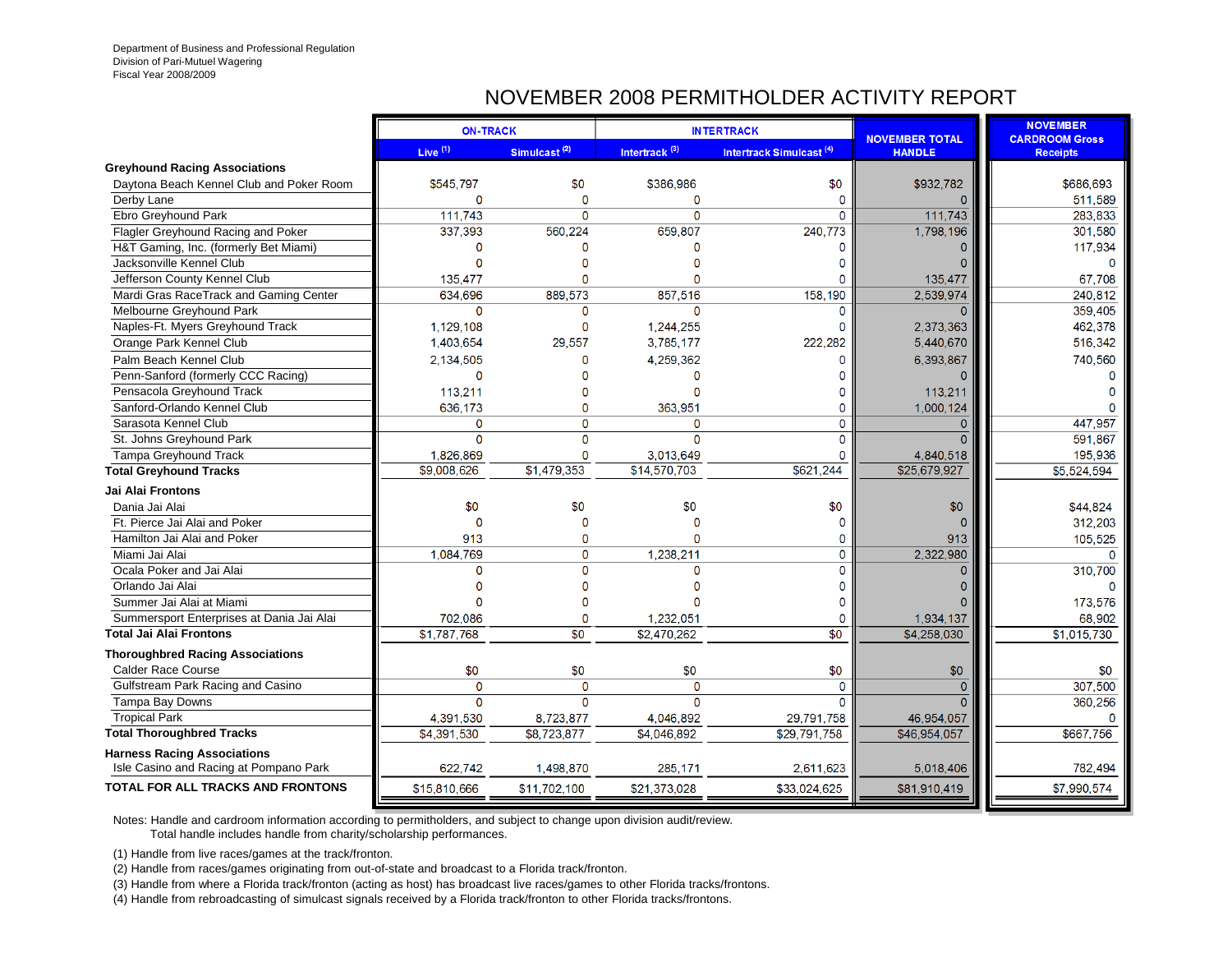# DECEMBER 2008 PERMITHOLDER ACTIVITY REPORT

|                                           | <b>ON-TRACK</b> |                          |                           | <b>INTERTRACK</b>                   | <b>DECEMBER TOTAL</b> | <b>DECEMBER</b><br><b>CARDROOM Gross</b> |
|-------------------------------------------|-----------------|--------------------------|---------------------------|-------------------------------------|-----------------------|------------------------------------------|
|                                           | Live $(1)$      | Simulcast <sup>(2)</sup> | Intertrack <sup>(3)</sup> | Intertrack Simulcast <sup>(4)</sup> | <b>HANDLE</b>         | <b>Receipts</b>                          |
| <b>Greyhound Racing Associations</b>      |                 |                          |                           |                                     |                       |                                          |
| Daytona Beach Kennel Club and Poker Room  | \$509,814       | \$0                      | \$376,466                 | \$0                                 | \$886,280             | \$702,236                                |
| Derby Lane                                | 0               | $\mathbf{0}$             | $\mathbf 0$               | $\Omega$                            | $\Omega$              | 486,953                                  |
| Ebro Greyhound Park                       | $\Omega$        | $\Omega$                 | $\Omega$                  | $\Omega$                            | $\Omega$              | 291.183                                  |
| Flagler Greyhound Racing and Poker        | 333,745         | 545,229                  | 755,600                   | 257,093                             | 1,891,667             | 271.786                                  |
| H&T Gaming, Inc. (formerly Bet Miami)     | 0               | $\Omega$                 | O                         | $\Omega$                            | $\Omega$              | 126,569                                  |
| Jacksonville Kennel Club                  | Ő               | $\Omega$                 | C                         | $\Omega$                            |                       | $\Omega$                                 |
| Jefferson County Kennel Club              | 44,589          | $\Omega$                 | $\Omega$                  |                                     | 44,589                | 22,148                                   |
| Mardi Gras RaceTrack and Gaming Center    | 830,111         | 974.625                  | 1,042,981                 | 146,864                             | 2,994,580             | 286.068                                  |
| Melbourne Greyhound Park                  | $\Omega$        | $\Omega$                 | $\Omega$                  | $\Omega$                            | $\sqrt{ }$            | 355,848                                  |
| Naples-Ft. Myers Greyhound Track          | 1,162,361       | 0                        | 1.353.220                 | $\Omega$                            | 2,515,581             | 442,364                                  |
| Orange Park Kennel Club                   | 37,403          | $\Omega$                 | 100,411                   | $\Omega$                            | 137,814               | 526,829                                  |
| Palm Beach Kennel Club                    | 2.265.629       | $\Omega$                 | 4,517,913                 | $\Omega$                            | 6,783,542             | 731,005                                  |
| Penn-Sanford (formerly CCC Racing)        | 0               | $\Omega$                 | $\Omega$                  | $\Omega$                            |                       |                                          |
| Pensacola Greyhound Track                 | 0               | 0                        | $\Omega$                  | O                                   |                       |                                          |
| Sanford-Orlando Kennel Club               | 631,309         | $\Omega$                 | 371,134                   | $\Omega$                            | 1,002,443             |                                          |
| Sarasota Kennel Club                      | 340,181         | $\Omega$                 | $\Omega$                  | $\mathbf{0}$                        | 340,181               | 410,092                                  |
| St. Johns Greyhound Park                  | 1,484,259       | 0                        | 3,886,052                 | $\mathbf{0}$                        | 5,370,311             | 527,130                                  |
| <b>Tampa Greyhound Track</b>              | 1,811,829       | $\mathbf 0$              | 3,018,935                 | 0                                   | 4,830,764             | 185,321                                  |
| <b>Total Greyhound Tracks</b>             | \$9,451,229     | \$1,519,854              | \$15,422,712              | \$403,958                           | \$26,797,752          | \$5,365,531                              |
| <b>Jai Alai Frontons</b>                  |                 |                          |                           |                                     |                       |                                          |
| Dania Jai Alai                            | \$780,202       | \$0                      | \$1,217,517               | \$0                                 | \$1,997,719           | \$66,702                                 |
| Ft. Pierce Jai Alai and Poker             | 0               | 0                        | $\Omega$                  | $\Omega$                            | $\Omega$              | 345,953                                  |
| Hamilton Jai Alai and Poker               | 380             | $\mathbf{0}$             | $\Omega$                  | $\Omega$                            | 380                   | 96,525                                   |
| Miami Jai Alai                            | 1.138,632       | 0                        | 1.293,671                 | $\Omega$                            | 2,432,303             | 148,049                                  |
| Ocala Poker and Jai Alai                  | O               | 0                        | $\Omega$                  | $\Omega$                            | $\Omega$              | 283.982                                  |
| Orlando Jai Alai                          |                 | $\Omega$                 |                           | O                                   |                       |                                          |
| Summer Jai Alai at Miami                  | n               | $\Omega$                 | n                         | $\Omega$                            |                       |                                          |
| Summersport Enterprises at Dania Jai Alai | n               | $\mathbf 0$              | n                         | $\Omega$                            |                       | 49,354                                   |
| <b>Total Jai Alai Frontons</b>            | \$1,919,214     | $\overline{30}$          | \$2,511,188               | $\overline{50}$                     | \$4,430,402           | \$990,565                                |
| <b>Thoroughbred Racing Associations</b>   |                 |                          |                           |                                     |                       |                                          |
| <b>Calder Race Course</b>                 | \$0             | \$0                      | \$0                       | \$0                                 | \$0                   | \$0                                      |
| Gulfstream Park Racing and Casino         | $\Omega$        | $\Omega$                 | $\Omega$                  | $\Omega$                            | $\Omega$              | 318,426                                  |
| Tampa Bay Downs                           | 2,590,280       | 1,374,712                | 3,565,536                 | 5,338,612                           | 12,869,140            | 348,201                                  |
| <b>Tropical Park</b>                      | 4,102,461       | 6,253,947                | 4,741,591                 | 15,939,440                          | 31,037,439            |                                          |
| <b>Total Thoroughbred Tracks</b>          | \$6,692,741     | \$7,628,659              | \$8,307,127               | \$21,278,052                        | \$43,906,579          | \$666,627                                |
| <b>Harness Racing Associations</b>        |                 |                          |                           |                                     |                       |                                          |
| Isle Casino and Racing at Pompano Park    | 696,637         | 1,527,817                | 370,120                   | 3, 147, 742                         | 5,742,316             | 765,744                                  |
| TOTAL FOR ALL TRACKS AND FRONTONS         | \$18,759,820    | \$10,676,330             | \$26,611,148              | \$24,829,751                        | \$80,877,049          | \$7,788,467                              |

Notes: Handle and cardroom information according to permitholders, and subject to change upon division audit/review.

Total handle includes handle from charity/scholarship performances.

(1) Handle from live races/games at the track/fronton.

(2) Handle from races/games originating from out-of-state and broadcast to a Florida track/fronton.

(3) Handle from where a Florida track/fronton (acting as host) has broadcast live races/games to other Florida tracks/frontons.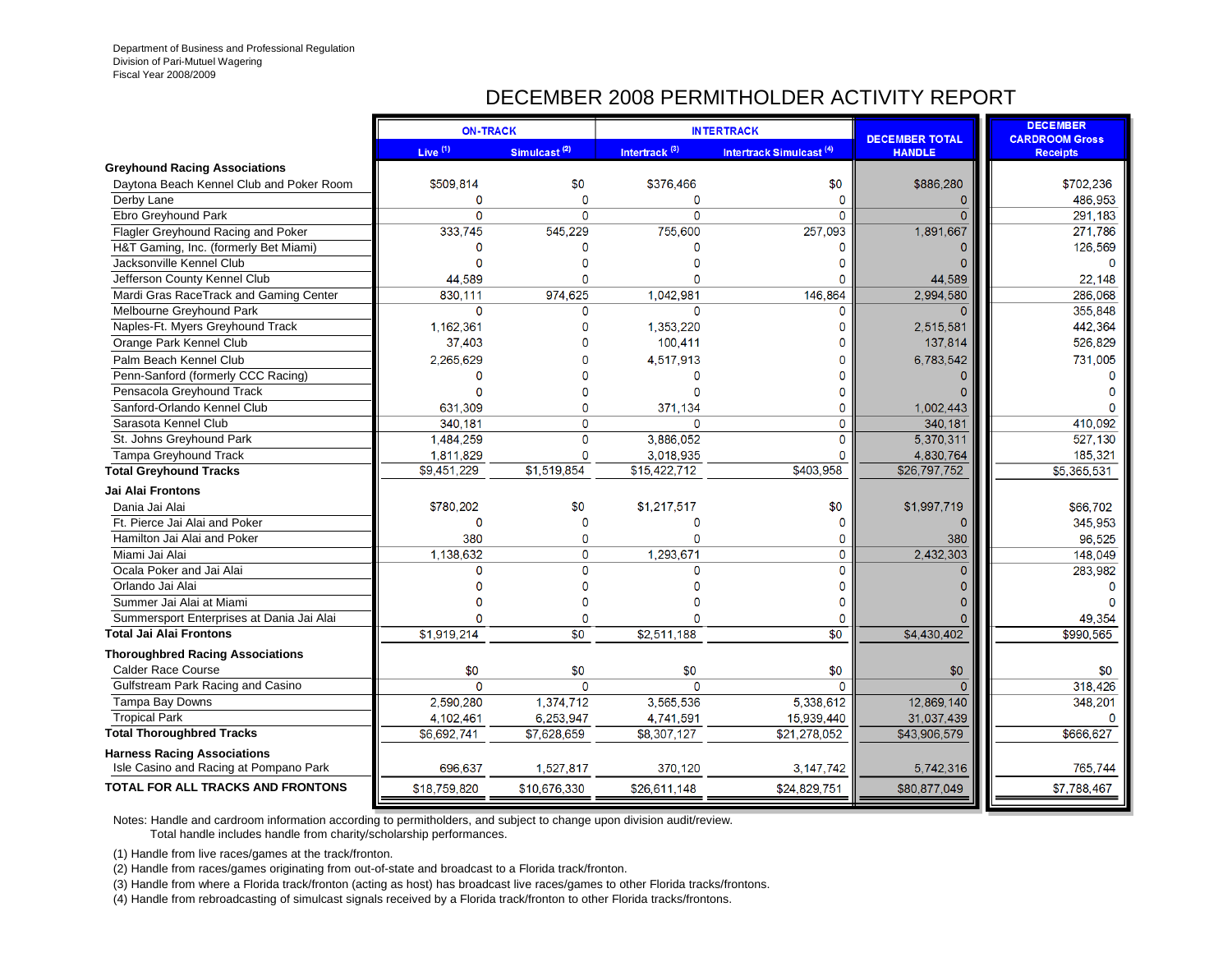## JANUARY 2009 PERMITHOLDER ACTIVITY REPORT

|                                           | <b>ON-TRACK</b> |                          | <b>INTERTRACK</b>         |                          |                     | <b>JANUARY</b>        |
|-------------------------------------------|-----------------|--------------------------|---------------------------|--------------------------|---------------------|-----------------------|
|                                           |                 |                          |                           | <b>Intertrack</b>        | <b>JANUARY</b>      | <b>CARDROOM</b>       |
|                                           | Live $(1)$      | Simulcast <sup>(2)</sup> | Intertrack <sup>(3)</sup> | Simulcast <sup>(4)</sup> | <b>TOTAL HANDLE</b> | <b>Gross Receipts</b> |
| <b>Greyhound Racing Associations</b>      |                 |                          |                           |                          |                     |                       |
| Daytona Beach Kennel Club and Poker Room  | \$696,004       | \$0                      | \$437.358                 | \$0                      | \$1,133,362         | \$776,637             |
| Derby Lane                                | 2,448,846       | $\mathbf{0}$             | 3,171,993                 | $\Omega$                 | 5,620,839           | 764,132               |
| Ebro Greyhound Park                       | $\mathbf 0$     | $\Omega$                 | $\Omega$                  | $\Omega$                 | $\Omega$            | 300,953               |
| Flagler Greyhound Racing and Poker        | 356.732         | 585.938                  | 848,123                   | 266.006                  | 2.056.799           | 317,307               |
| H&T Gaming, Inc. (formerly Bet Miami)     | $\Omega$        | $\mathbf{0}$             | $\Omega$                  | n                        | $\Omega$            | 155,804               |
| Jacksonville Kennel Club                  | $\mathbf{0}$    | $\mathbf 0$              | 0                         | 0                        | 0                   | $\Omega$              |
| Jefferson County Kennel Club              | 70.047          | $\mathbf{0}$             | $\Omega$                  | $\Omega$                 | 70.047              | 33,601                |
| Mardi Gras RaceTrack and Gaming Center    | 987.090         | 997.646                  | 1.204.551                 | 155.375                  | 3,344,662           | 335,141               |
| Melbourne Greyhound Park                  | 54.471          | $\mathbf{0}$             | $\Omega$                  | $\mathbf{0}$             | 54,471              | 414,980               |
| Naples-Ft. Myers Greyhound Track          | 1,789,496       | $\mathbf 0$              | 1,803,295                 | $\mathbf{0}$             | 3,592,791           | 569.105               |
| Orange Park Kennel Club                   | $\Omega$        | $\mathbf 0$              | 0                         | $\Omega$                 | $\Omega$            | 587,986               |
| Palm Beach Kennel Club                    | 2,689,422       | $\mathbf{0}$             | 4,933,297                 | $\mathbf{0}$             | 7,622,719           | 882,264               |
| Penn-Sanford (formerly CCC Racing)        | $\Omega$        | $\mathbf{0}$             | $\mathbf{0}$              | $\mathbf{0}$             | $\Omega$            | n                     |
| Pensacola Greyhound Track                 | 108.683         | $\Omega$                 | $\mathbf{0}$              | $\Omega$                 | 108,683             |                       |
| Sanford-Orlando Kennel Club               | 833.063         | $\Omega$                 | 466,579                   | $\Omega$                 | 1,299,641           |                       |
| Sarasota Kennel Club                      | 1,515,486       | $\mathbf{0}$             | $\Omega$                  | $\mathbf{0}$             | 1,515,486           | 465,899               |
| St. Johns Greyhound Park                  | 1,576,772       | $\mathbf 0$              | 4,443,386                 | $\mathbf 0$              | 6,020,158           | 529,343               |
| Tampa Greyhound Track                     | $\mathbf 0$     | $\mathbf 0$              | $\mathbf 0$               | $\Omega$                 | $\Omega$            | 202.097               |
| <b>Total Greyhound Tracks</b>             | \$13,126,111    | \$1,583,584              | \$17,308,582              | \$421.381                | \$32,439,658        | \$6,335,248           |
| Jai Alai Frontons                         |                 |                          |                           |                          |                     |                       |
| Dania Jai Alai                            | \$876,171       | \$0                      | \$1,277,228               | \$0                      | \$2.153.398         | \$65,343              |
| Ft. Pierce Jai Alai and Poker             | 200,761         | $\mathbf 0$              | $\Omega$                  | O                        | 200,761             | 400.075               |
| Hamilton Jai Alai and Poker               | $\mathbf{0}$    | $\Omega$                 | $\Omega$                  | $\Omega$                 |                     | 118,320               |
| Miami Jai Alai                            | 1,281,403       | $\mathbf{0}$             | 1,364,611                 | $\mathbf 0$              | 2.646.014           | 164,494               |
| Ocala Poker and Jai Alai                  | $\mathbf{0}$    | $\mathbf{0}$             | $\mathbf{0}$              | $\mathbf{0}$             | $\Omega$            | 327,616               |
| Orlando Jai Alai                          | 498,177         | $\mathbf 0$              | $\mathbf{0}$              | $\mathbf 0$              | 498,177             | n                     |
| Summer Jai Alai at Miami                  | 0               | $\mathbf 0$              | $\Omega$                  | $\Omega$                 | $\Omega$            |                       |
| Summersport Enterprises at Dania Jai Alai | $\Omega$        | $\Omega$                 | $\Omega$                  | $\Omega$                 | n                   | 61,345                |
| <b>Total Jai Alai Frontons</b>            | \$2,856,511     | $\overline{30}$          | \$2,641,839               | $\overline{30}$          | \$5,498,350         | \$1,137,193           |
| <b>Thoroughbred Racing Associations</b>   |                 |                          |                           |                          |                     |                       |
| <b>Calder Race Course</b>                 | \$0             | \$0                      | \$0                       | \$0                      | \$0                 | \$0                   |
| Gulfstream Park Racing and Casino         | 13,291,744      | 8,213,904                | 8,842,055                 | 16,126,708               | 46,474,411          | 397,531               |
| Tampa Bay Downs                           | 5,558,465       | 1,626,612                | 7,386,000                 | 7,137,026                | 21,708,104          | 365,152               |
| <b>Tropical Park</b>                      | 456.760         | 734.051                  | 419,528                   | 1,050,449                | 2,660,788           | n                     |
| <b>Total Thoroughbred Tracks</b>          | \$19,306,969    | \$10,574,567             | \$16,647,584              | \$24,314,183             | \$70,843,303        | \$762,683             |
| <b>Harness Racing Associations</b>        |                 |                          |                           |                          |                     |                       |
| Isle Casino and Racing at Pompano Park    | 839,776         | 1,780,006                | 454,028                   | 3,707,516                | 6,781,326           | 881.588               |
| <b>TOTAL FOR ALL TRACKS AND FRONTONS</b>  | \$36,129,367    | \$13,938,157             | \$37,052,032              | \$28,443,080             | \$115,562,636       | \$9,116,711           |
|                                           |                 |                          |                           |                          |                     |                       |

Notes: Handle and cardroom information according to permitholders, and subject to change upon division audit/review.

Total handle includes handle from charity/scholarship performances.

(1) Handle from live races/games at the track/fronton.

(2) Handle from races/games originating from out-of-state and broadcast to a Florida track/fronton.

(3) Handle from where a Florida track/fronton (acting as host) has broadcast live races/games to other Florida tracks/frontons.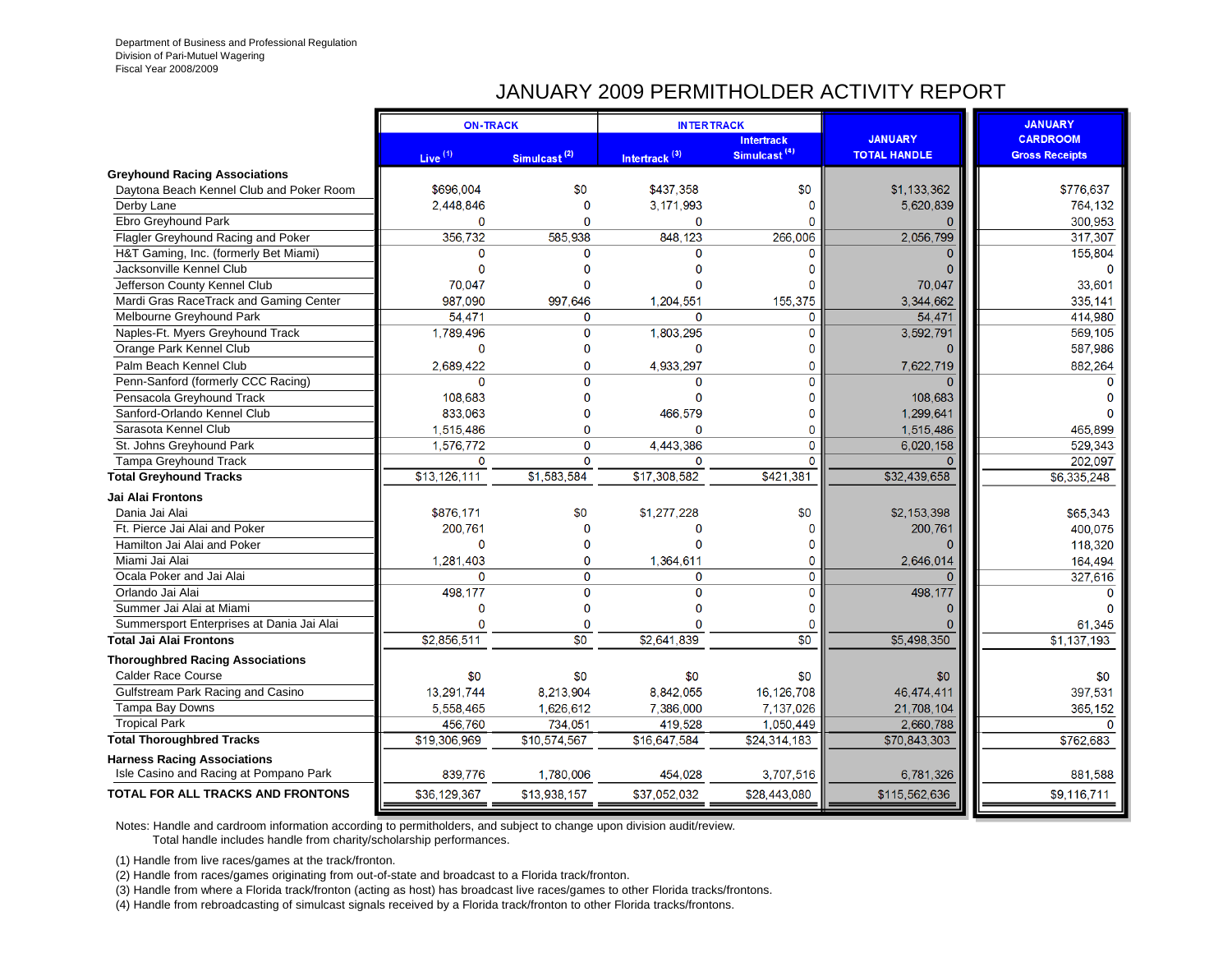## FEBRUARY 2009 PERMITHOLDER ACTIVITY REPORT

|                                                                              | <b>ON-TRACK</b>     |                          |                           | <b>INTERTRACK</b>                             |                                        | <b>FEBRUARY</b>                          |
|------------------------------------------------------------------------------|---------------------|--------------------------|---------------------------|-----------------------------------------------|----------------------------------------|------------------------------------------|
|                                                                              | Live <sup>(1)</sup> | Simulcast <sup>(2)</sup> | Intertrack <sup>(3)</sup> | <b>Intertrack</b><br>Simulcast <sup>(4)</sup> | <b>FEBRUARY</b><br><b>TOTAL HANDLE</b> | <b>CARDROOM</b><br><b>Gross Receipts</b> |
| <b>Greyhound Racing Associations</b>                                         |                     |                          |                           |                                               |                                        |                                          |
| Daytona Beach Kennel Club and Poker Room                                     | \$779,768           | \$0                      | \$463.599                 | \$0                                           | \$1,243,367                            | \$741.712                                |
| Derby Lane                                                                   | 2,624,676           | $\Omega$                 | 3,104,033                 | $\Omega$                                      | 5,728,709                              | 655,013                                  |
| Ebro Greyhound Park                                                          | 316,499             | $\Omega$                 | 0                         | $\Omega$                                      | 316,499                                | 331,080                                  |
| Flagler Greyhound Racing and Poker                                           | 346,555             | 567,738                  | 857,126                   | 259,572                                       | 2,030,991                              | 282,312                                  |
| H&T Gaming, Inc. (formerly Bet Miami)                                        | ∩                   |                          | n                         | n                                             |                                        | 143,093                                  |
| Jacksonville Kennel Club                                                     | $\Omega$            |                          |                           | n                                             |                                        | $\Omega$                                 |
| Jefferson County Kennel Club                                                 | 168,773             |                          |                           |                                               | 168,773                                | 79,700                                   |
| Mardi Gras RaceTrack and Gaming Center                                       | 1,052,553           | 916.634                  | 1,424,065                 | 161.886                                       | 3,555,139                              | 289,274                                  |
| Melbourne Greyhound Park                                                     | 75.783              | $\Omega$                 | 0                         | $\Omega$                                      | 75.783                                 | 408.703                                  |
| Naples-Ft. Myers Greyhound Track                                             | 2.037.992           | $\Omega$                 | 1.800.548                 | $\Omega$                                      | 3.838.540                              | 535.183                                  |
| Orange Park Kennel Club                                                      | $\mathbf 0$         |                          | 0                         | O                                             |                                        | 633,165                                  |
| Palm Beach Kennel Club                                                       | 2,732,920           |                          | 4,597,676                 | 0                                             | 7,330,596                              | 869,602                                  |
| Penn-Sanford (formerly CCC Racing)                                           | $\Omega$            |                          | O                         | O                                             |                                        |                                          |
| Pensacola Greyhound Track                                                    | 215,791             |                          | 0                         | $\mathbf 0$                                   | 215,791                                |                                          |
| Sanford-Orlando Kennel Club                                                  | 800.913             | $\Omega$                 | 397.439                   | $\Omega$                                      | 1,198,352                              |                                          |
| Sarasota Kennel Club                                                         | 1,551,447           | $\mathbf 0$              | 0                         | $\mathbf 0$                                   | 1,551,447                              | 439,912                                  |
| St. Johns Greyhound Park                                                     | 1,504,675           | $\mathbf{O}$             | 4,099,363                 | $\mathbf{O}$                                  | 5,604,038                              | 527,836                                  |
| Tampa Greyhound Track                                                        | $\Omega$            | $\Omega$                 | O                         | O                                             |                                        | 198,833                                  |
| <b>Total Greyhound Tracks</b>                                                | \$14,208,344        | \$1,484,372              | \$16,743,849              | \$421,458                                     | \$32,858,023                           | \$6,135,418                              |
| Jai Alai Frontons                                                            |                     |                          |                           |                                               |                                        |                                          |
| Dania Jai Alai                                                               | \$896,012           | \$0                      | \$1,302,387               | \$0                                           | \$2.198.399                            | \$63.499                                 |
| Ft. Pierce Jai Alai and Poker                                                | 200,096             |                          | $\mathbf{0}$              | $\Omega$                                      | 200,096                                | 382,451                                  |
| Hamilton Jai Alai and Poker                                                  | $\Omega$            |                          | n                         | 0                                             |                                        | 108,063                                  |
| Miami Jai Alai                                                               | 1,150,737           | $\Omega$                 | 1.248.793                 | $\Omega$                                      | 2.399.530                              | 164,713                                  |
| Ocala Poker and Jai Alai                                                     | $\Omega$            | $\overline{0}$           | 0                         | 0                                             | n                                      | 326,123                                  |
| Orlando Jai Alai                                                             | 283,132             | $\Omega$                 | 0                         | $\mathbf 0$                                   | 283,132                                | $\Omega$                                 |
| Summer Jai Alai at Miami                                                     | $\Omega$            | $\Omega$                 | O                         | $\Omega$                                      |                                        |                                          |
| Summersport Enterprises at Dania Jai Alai                                    | $\Omega$            | $\mathbf{0}$             | O                         | $\mathbf 0$                                   | n                                      | 60,571                                   |
| <b>Total Jai Alai Frontons</b>                                               | \$2,529,976         | $\overline{30}$          | \$2,551,180               | \$0                                           | \$5,081,156                            | \$1,105,420                              |
| <b>Thoroughbred Racing Associations</b>                                      |                     |                          |                           |                                               |                                        |                                          |
| <b>Calder Race Course</b>                                                    | \$0                 | \$0                      | \$0                       | \$0                                           | \$0                                    | \$0                                      |
| Gulfstream Park Racing and Casino                                            | 12,505,966          | 8,031,673                | 8,733,704                 | 17,223,274                                    | 46,494,618                             | 370,662                                  |
| Tampa Bay Downs                                                              | 5,864,912           | 1,537,576                | 7,351,378                 | 7,011,547                                     | 21,765,413                             | 352,674                                  |
| <b>Tropical Park</b>                                                         | $\mathbf 0$         | 0                        | 0                         | n                                             | 0                                      | n                                        |
| <b>Total Thoroughbred Tracks</b>                                             | \$18,370,878        | \$9,569,249              | \$16,085,082              | \$24,234,822                                  | \$68,260,031                           | \$723,336                                |
| <b>Harness Racing Associations</b><br>Isle Casino and Racing at Pompano Park | 875,418             | 1,924,027                | 437,998                   | 3,839,956                                     | 7,077,399                              | 785.080                                  |
| <b>TOTAL FOR ALL TRACKS AND FRONTONS</b>                                     | \$35,984,616        | \$12,977,648             | \$35,818,109              | \$28,496,236                                  | \$113,276,609                          | \$8,749,253                              |
|                                                                              |                     |                          |                           |                                               |                                        |                                          |

Notes: Handle and cardroom information according to permitholders, and subject to change upon division audit/review.

Total handle includes handle from charity/scholarship performances.

(1) Handle from live races/games at the track/fronton.

(2) Handle from races/games originating from out-of-state and broadcast to a Florida track/fronton.

(3) Handle from where a Florida track/fronton (acting as host) has broadcast live races/games to other Florida tracks/frontons.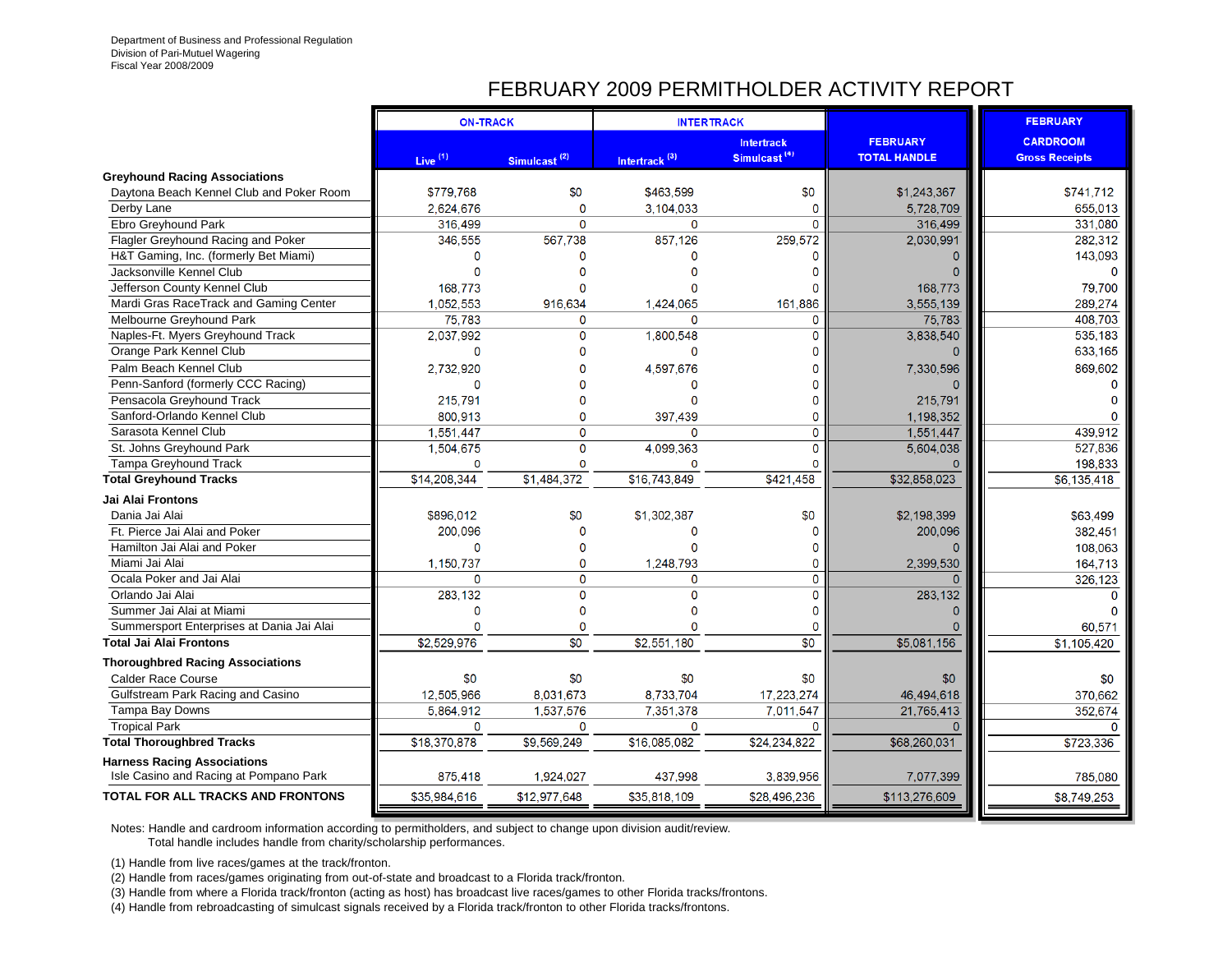## MARCH 2009 PERMITHOLDER ACTIVITY REPORT

|                                           | <b>ON-TRACK</b>     |                          | <b>INTERTRACK</b>         |                          |                     | <b>MARCH</b>          |
|-------------------------------------------|---------------------|--------------------------|---------------------------|--------------------------|---------------------|-----------------------|
|                                           |                     |                          |                           | <b>Intertrack</b>        | <b>MARCH</b>        | <b>CARDROOM</b>       |
|                                           | Live <sup>(1)</sup> | Simulcast <sup>(2)</sup> | Intertrack <sup>(3)</sup> | Simulcast <sup>(4)</sup> | <b>TOTAL HANDLE</b> | <b>Gross Receipts</b> |
| <b>Greyhound Racing Associations</b>      |                     |                          |                           |                          |                     |                       |
| Daytona Beach Kennel Club and Poker Room  | \$705,415           | \$0                      | \$511,029                 | \$0                      | \$1,216,443         | \$748.698             |
| Derby Lane                                | 2,857,207           | $\mathbf{0}$             | 3,219,869                 | $\mathbf{0}$             | 6,077,076           | 751,880               |
| Ebro Greyhound Park                       | 304,723             | $\mathbf{0}$             | 0                         | $\Omega$                 | 304,723             | 302,301               |
| Flagler Greyhound Racing and Poker        | 374,031             | 558,238                  | 876,354                   | 257,132                  | 2,065,755           | 322,743               |
| H&T Gaming, Inc. (formerly Bet Miami)     | 1,144,356           | 1,009,329                | 1,439,765                 | 184,997                  | 3,778,447           | 142, 151              |
| Jacksonville Kennel Club                  | $\Omega$            | 0                        | $\Omega$                  | $\Omega$                 |                     |                       |
| Jefferson County Kennel Club              | 154,152             | 0                        | $\Omega$                  | $\Omega$                 | 154,152             | 77,519                |
| Mardi Gras RaceTrack and Gaming Center    | $\Omega$            | $\Omega$                 | $\Omega$                  | 0                        | $\Omega$            | 276,564               |
| Melbourne Greyhound Park                  | 77,502              | 0                        | $\Omega$                  | $\mathbf 0$              | 77,502              | 429,909               |
| Naples-Ft. Myers Greyhound Track          | 2,105,693           | $\mathbf 0$              | 1,701,206                 | $\mathbf 0$              | 3,806,899           | 575,638               |
| Orange Park Kennel Club                   | $\Omega$            | $\Omega$                 | $\Omega$                  | O                        | $\Omega$            | 777.624               |
| Palm Beach Kennel Club                    | 2,798,955           | $\Omega$                 | 4,600,658                 | $\Omega$                 | 7,399,613           | 913,376               |
| Penn-Sanford (formerly CCC Racing)        | O                   | 0                        |                           | O                        |                     |                       |
| Pensacola Greyhound Track                 | 200.208             | $\Omega$                 | $\Omega$                  | $\Omega$                 | 200.208             |                       |
| Sanford-Orlando Kennel Club               | 795,583             | $\Omega$                 | 394,518                   | $\mathbf{0}$             | 1,190,101           |                       |
| Sarasota Kennel Club                      | 1,688,761           | $\mathbf 0$              | $\Omega$                  | $\mathbf 0$              | 1.688.761           | 458,333               |
| St. Johns Greyhound Park                  | 1,527,009           | $\mathbf 0$              | 4,003,315                 | $\mathbf 0$              | 5.530.324           | 515,958               |
| Tampa Greyhound Track                     | $\Omega$            | $\Omega$                 | $\Omega$                  | $\Omega$                 | $\Omega$            | 214,530               |
| <b>Total Greyhound Tracks</b>             | \$14,733,595        | \$1,567,567              | \$16,746,713              | \$442,130                | \$33,490,005        | \$6,507,223           |
| Jai Alai Frontons                         |                     |                          |                           |                          |                     |                       |
| Dania Jai Alai                            | \$879,700           | \$0                      | \$1,437,119               | \$0                      | \$2,316,819         | \$76,097              |
| Ft. Pierce Jai Alai and Poker             | $\Omega$            | $\mathbf{0}$             | ∩                         | $\Omega$                 | $\Omega$            | 409,515               |
| Hamilton Jai Alai and Poker               | $\Omega$            | $\Omega$                 | ∩                         | $\Omega$                 | $\Omega$            | 120,113               |
| Miami Jai Alai                            | 1.159.884           | $\mathbf 0$              | 1,255,130                 | $\mathbf 0$              | 2,415,014           | 185,987               |
| Ocala Poker and Jai Alai                  | $\Omega$            | $\mathbf 0$              | $\Omega$                  | $\mathbf 0$              | $\Omega$            | 362,012               |
| Orlando Jai Alai                          | 272,167             | $\mathbf 0$              | $\Omega$                  | $\mathbf 0$              | 272,167             |                       |
| Summer Jai Alai at Miami                  | $\Omega$            | $\overline{0}$           |                           | $\Omega$                 | $\Omega$            | $\Omega$              |
| Summersport Enterprises at Dania Jai Alai | $\Omega$            | $\Omega$                 |                           | O                        | $\Omega$            | 66,276                |
| <b>Total Jai Alai Frontons</b>            | \$2,311,751         | \$0                      | \$2,692,249               | $\overline{30}$          | \$5,004,000         | \$1,220,000           |
| <b>Thoroughbred Racing Associations</b>   |                     |                          |                           |                          |                     |                       |
| <b>Calder Race Course</b>                 | \$0                 | \$0                      | \$0                       | \$0                      | \$0                 | \$0                   |
| Gulfstream Park Racing and Casino         | 11,254,365          | 8,756,932                | 8,036,428                 | 17,817,071               | 45,864,796          | 398,526               |
| Tampa Bay Downs                           | 5,842,557           | 1,645,257                | 7,610,011                 | 7,180,783                | 22,278,609          | 402,979               |
| <b>Tropical Park</b>                      | $\Omega$            | $\Omega$                 | $\Omega$                  | $\Omega$                 | $\Omega$            | $\Omega$              |
| <b>Total Thoroughbred Tracks</b>          | \$17,096,922        | \$10,402,189             | \$15,646,440              | \$24,997.855             | \$68,143,405        | \$801,505             |
| <b>Harness Racing Associations</b>        |                     |                          |                           |                          |                     |                       |
| Isle Casino and Racing at Pompano Park    | 805,306             | 1,984,935                | 421,317                   | 3,845,076                | 7,056,634           | 927,040               |
| <b>TOTAL FOR ALL TRACKS AND FRONTONS</b>  | \$34,947,574        | \$13,954,690             | \$35,506,719              | \$29,285,061             | \$113,694,044       | \$9.455.767           |

Notes: Handle and cardroom information according to permitholders, and subject to change upon division audit/review.

Total handle includes handle from charity/scholarship performances.

(1) Handle from live races/games at the track/fronton.

(2) Handle from races/games originating from out-of-state and broadcast to a Florida track/fronton.

(3) Handle from where a Florida track/fronton (acting as host) has broadcast live races/games to other Florida tracks/frontons.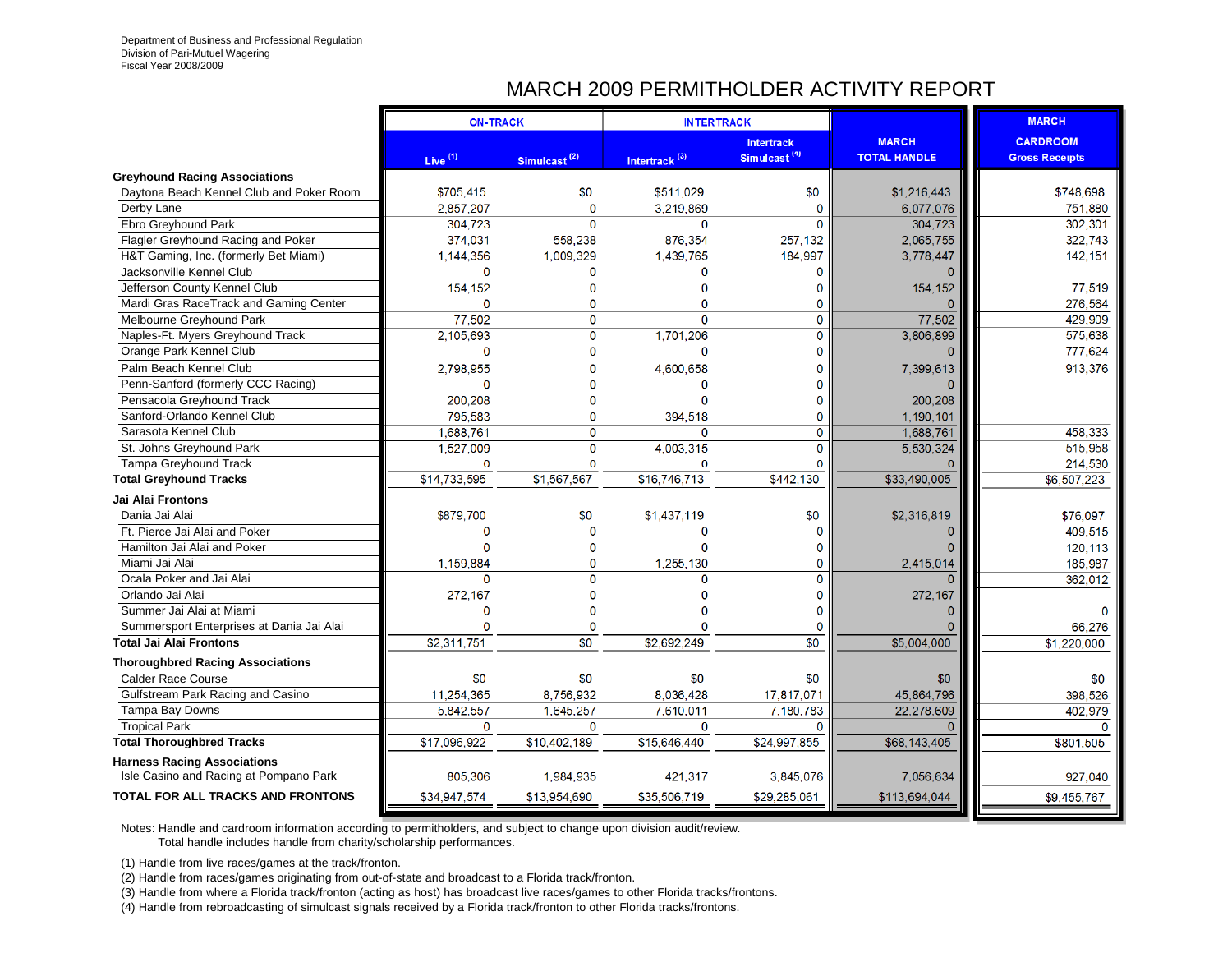#### APRIL 2009 PERMITHOLDER ACTIVITY REPORT

|                                           | <b>ON-TRACK</b>     |                          | <b>INTERTRACK</b>         |                          |                     | <b>APRIL</b>          |
|-------------------------------------------|---------------------|--------------------------|---------------------------|--------------------------|---------------------|-----------------------|
|                                           |                     |                          |                           | <b>Intertrack</b>        | <b>APRIL</b>        | <b>CARDROOM</b>       |
|                                           | Live <sup>(1)</sup> | Simulcast <sup>(2)</sup> | Intertrack <sup>(3)</sup> | Simulcast <sup>(4)</sup> | <b>TOTAL HANDLE</b> | <b>Gross Receipts</b> |
| <b>Greyhound Racing Associations</b>      |                     |                          |                           |                          |                     |                       |
| Daytona Beach Kennel Club and Poker Room  | \$634,287           | \$0                      | \$494,446                 | \$0                      | \$1,128,732         | \$700,919             |
| Derby Lane                                | 2,398,669           | 0                        | 3,174,694                 | 0                        | 5,573,363           | 623,700               |
| Ebro Greyhound Park                       | 296.565             | $\mathbf 0$              | 0                         | $\Omega$                 | 296,565             | 291,247               |
| Flagler Greyhound Racing and Poker        | 353.645             | 508.178                  | 884,159                   | 237.488                  | 1,983,470           | 330,286               |
| H&T Gaming, Inc. (formerly Bet Miami)     | 893.670             | 1,028,041                | 1,299,275                 | 170.532                  | 3,391,519           | 119.453               |
| Jacksonville Kennel Club                  | $\mathbf 0$         | 0                        | $\Omega$                  | $\mathbf{0}$             |                     |                       |
| Jefferson County Kennel Club              | 155,287             | 0                        | $\Omega$                  | O                        | 155,287             | 76,735                |
| Mardi Gras RaceTrack and Gaming Center    | $\mathbf 0$         | 0                        | $\Omega$                  | 0                        | O                   | 228,533               |
| Melbourne Greyhound Park                  | $\mathbf 0$         | $\overline{0}$           | $\Omega$                  | $\overline{0}$           | $\Omega$            | 448,686               |
| Naples-Ft. Myers Greyhound Track          | 1,429,543           | 0                        | 1,475,527                 | 0                        | 2,905,070           | 473,180               |
| Orange Park Kennel Club                   | $\Omega$            | 0                        | $\Omega$                  | 0                        |                     | 899,794               |
| Palm Beach Kennel Club                    | 2,361,581           | $\overline{0}$           | 4.235.253                 | $\mathbf{0}$             | 6,596,834           | 842.969               |
| Penn-Sanford (formerly CCC Racing)        | $\mathbf{0}$        | $\mathbf{0}$             | $\mathbf{0}$              | 0                        |                     | n                     |
| Pensacola Greyhound Track                 | 158,364             | $\Omega$                 | $\Omega$                  | 0                        | 158,364             |                       |
| Sanford-Orlando Kennel Club               | 788,719             | $\Omega$                 | 363,530                   | 0                        | 1,152,249           |                       |
| Sarasota Kennel Club                      | 1,151,222           | $\mathbf{0}$             | $\Omega$                  | 0                        | 1,151,222           | 406,918               |
| St. Johns Greyhound Park                  | 1,445,403           | 0                        | 3,798,668                 | 0                        | 5,244,071           | 420,783               |
| Tampa Greyhound Track                     | $\mathbf 0$         | $\mathbf 0$              | $\mathbf 0$               | $\Omega$                 | $\Omega$            | 203,371               |
| <b>Total Greyhound Tracks</b>             | \$12,066,955        | \$1,536,220              | \$15,725,552              | \$408,020                | \$29,736,746        | \$6,066,573           |
| Jai Alai Frontons                         |                     |                          |                           |                          |                     |                       |
| Dania Jai Alai                            | \$716,590           | \$0                      | \$1.295.638               | \$0                      | \$2,012,227         | \$71,908              |
| Ft. Pierce Jai Alai and Poker             | $\mathbf{0}$        | $\mathbf 0$              | $\Omega$                  | 0                        |                     | 344.643               |
| Hamilton Jai Alai and Poker               | $\Omega$            | $\overline{0}$           | $\mathbf{0}$              | 0                        |                     | 111,499               |
| Miami Jai Alai                            | 1,088,506           | 0                        | 1,275,147                 | 0                        | 2,363,653           | 174,382               |
| Ocala Poker and Jai Alai                  | 161,366             | $\Omega$                 | $\mathbf 0$               | 0                        | 161,366             | 331,404               |
| Orlando Jai Alai                          | $\Omega$            | $\Omega$                 | $\Omega$                  | $\Omega$                 |                     | $\Omega$              |
| Summer Jai Alai at Miami                  | $\Omega$            | $\Omega$                 |                           | 0                        |                     |                       |
| Summersport Enterprises at Dania Jai Alai |                     | $\Omega$                 |                           | $\Omega$                 |                     | 62.938                |
| <b>Total Jai Alai Frontons</b>            | \$1,966,462         | $\overline{30}$          | \$2,570,785               | $\overline{50}$          | \$4,537,246         | \$1,096,774           |
| <b>Thoroughbred Racing Associations</b>   |                     |                          |                           |                          |                     |                       |
| Calder Race Course                        | \$808.379           | \$1,750,782              | \$636.001                 | \$3.050.707              | \$6.245.870         | \$0                   |
| Gulfstream Park Racing and Casino         | 4,950,510           | 6,332,124                | 4,844,441                 | 13,723,768               | 29,850,843          | 372.299               |
| Tampa Bay Downs                           | 3,346,409           | 1,762,757                | 5,019,904                 | 9,166,454                | 19,295,524          | 349.845               |
| <b>Tropical Park</b>                      | $\Omega$            | $\mathbf 0$              | $\mathbf 0$               | $\Omega$                 | O                   | $\Omega$              |
| <b>Total Thoroughbred Tracks</b>          | \$9,105,298         | \$9,845,664              | \$10,500,346              | \$25,940,929             | \$55,392,236        | \$722,144             |
| <b>Harness Racing Associations</b>        |                     |                          |                           |                          |                     |                       |
| Isle Casino and Racing at Pompano Park    | 612,117             | 1,658,251                | 370,188                   | 3,473,181                | 6,113,737           | 825.214               |
| <b>TOTAL FOR ALL TRACKS AND FRONTONS</b>  | \$23.750.832        | \$13.040.135             | \$29,166.870              | \$29,822,130             | \$95,779,966        | \$8,710,704           |
|                                           |                     |                          |                           |                          |                     |                       |

Notes: Handle and cardroom information according to permitholders, and subject to change upon division audit/review.

Total handle includes handle from charity/scholarship performances.

(1) Handle from live races/games at the track/fronton.

(2) Handle from races/games originating from out-of-state and broadcast to a Florida track/fronton.

(3) Handle from where a Florida track/fronton (acting as host) has broadcast live races/games to other Florida tracks/frontons.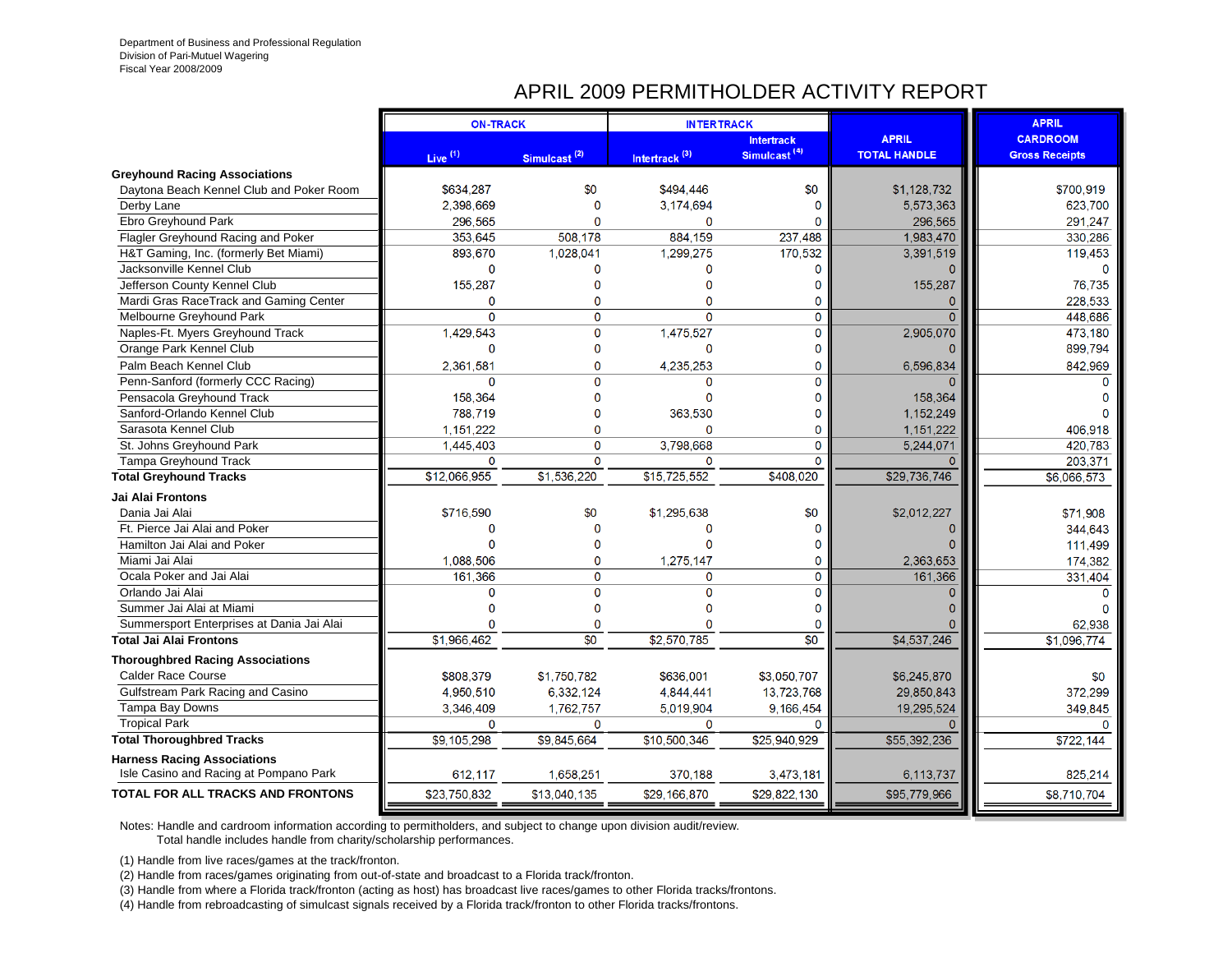#### MAY 2009 PERMITHOLDER ACTIVITY REPORT

|                                                                              | <b>ON-TRACK</b>     |                          | <b>INTERTRACK</b>         |                          |                     | <b>MAY</b>            |
|------------------------------------------------------------------------------|---------------------|--------------------------|---------------------------|--------------------------|---------------------|-----------------------|
|                                                                              |                     |                          |                           | <b>Intertrack</b>        | <b>MAY</b>          | <b>CARDROOM</b>       |
|                                                                              | Live <sup>(1)</sup> | Simulcast <sup>(2)</sup> | Intertrack <sup>(3)</sup> | Simulcast <sup>(4)</sup> | <b>TOTAL HANDLE</b> | <b>Gross Receipts</b> |
| <b>Greyhound Racing Associations</b>                                         |                     | \$0                      |                           | \$0                      |                     |                       |
| Daytona Beach Kennel Club and Poker Room                                     | \$588,549           |                          | \$457,231                 |                          | \$1,045,779         | \$726,303             |
| Derby Lane                                                                   | 2.174.954           | $\Omega$                 | 3,355,351                 | $\Omega$                 | 5,530,305           | 688.309               |
| Ebro Greyhound Park                                                          | 404.204             | $\Omega$                 | $\Omega$                  | $\Omega$                 | 404,204             | 337,919               |
| Flagler Greyhound Racing and Poker                                           | 384,501             | 547,079                  | 1,033,405                 | 248,631                  | 2,213,616           | 445,038               |
| H&T Gaming, Inc. (formerly Bet Miami)                                        | 733.106             | 1.006.338                | 1.350.730                 | 169.734                  | 3.259.907           | 125,663               |
| Jacksonville Kennel Club                                                     | 307,334             | 0                        | 818.219                   | $\mathbf 0$              | 1.125.553           | $\Omega$              |
| Jefferson County Kennel Club                                                 | 186,197             | $\Omega$                 | $\Omega$                  | $\mathbf 0$              | 186, 197            | 89.526                |
| Mardi Gras RaceTrack and Gaming Center                                       | $\mathbf{0}$        | 0                        | 0                         | $\mathbf 0$              | $\mathbf{0}$        | 235,717               |
| Melbourne Greyhound Park                                                     | $\Omega$            | $\mathbf{0}$             | $\Omega$                  | $\mathbf 0$              | Ō                   | 438.709               |
| Naples-Ft. Myers Greyhound Track                                             | 1,171,524           | 0                        | 1,403,331                 | $\overline{0}$           | 2,574,855           | 470,817               |
| Orange Park Kennel Club                                                      | $\mathbf{0}$        | $\Omega$                 | $\mathbf{0}$              | $\Omega$                 |                     | 643,175               |
| Palm Beach Kennel Club                                                       | 2,428,595           | $\Omega$                 | 4,240,615                 | $\overline{0}$           | 6,669,210           | 839.381               |
| Penn-Sanford (formerly CCC Racing)                                           | 799,427             | $\Omega$                 | 385,475                   | $\mathbf 0$              | 1,184,902           |                       |
| Pensacola Greyhound Track                                                    | 235,956             | $\Omega$                 | O                         | $\mathbf 0$              | 235,956             |                       |
| Sanford-Orlando Kennel Club                                                  | $\mathbf{0}$        | $\Omega$                 |                           | $\Omega$                 |                     |                       |
| Sarasota Kennel Club                                                         | 170,641             | $\Omega$                 | O                         | 0                        | 170,641             | 392,786               |
| St. Johns Greyhound Park                                                     | 1.289.727           | 0                        | 3,325,227                 | 0                        | 4,614,954           | 582,566               |
| Tampa Greyhound Track                                                        | 0                   | $\Omega$                 | $\Omega$                  | $\Omega$                 | n                   | 207,992               |
| <b>Total Greyhound Tracks</b>                                                | \$10,874,714        | \$1,553,416              | \$16,369.584              | \$418,365                | \$29,216,079        | \$6,223,901           |
| Jai Alai Frontons                                                            |                     |                          |                           |                          |                     |                       |
| Dania Jai Alai                                                               | \$757,294           | \$0                      | \$1,304,901               | \$0                      | \$2,062,196         | \$80,136              |
| Ft. Pierce Jai Alai and Poker                                                | $\Omega$            | $\Omega$                 | 0                         | $\mathbf 0$              |                     | 354,870               |
| Hamilton Jai Alai and Poker                                                  | $\Omega$            | $\Omega$                 | n                         | $\mathbf 0$              | O                   | 127,971               |
| Miami Jai Alai (5/1/09 - 5/16/09)                                            | 672,022             | 0                        | 765,351                   | $\mathbf 0$              | 1,437,373           | 91,039                |
| Ocala Poker and Jai Alai                                                     | $\Omega$            | $\Omega$                 | $\mathbf{0}$              | $\mathbf{0}$             | $\overline{0}$      | 375.665               |
| Orlando Jai Alai                                                             | $\mathbf{0}$        | $\overline{0}$           | $\mathbf{O}$              | $\mathbf 0$              | $\overline{0}$      | $\Omega$              |
| Summer Jai Alai at Miami (5/17/09 - 5/31/09)                                 | 545,513             | $\overline{0}$           | 626.762                   | $\Omega$                 | 1,172,275           | 75,956                |
| Summersport Enterprises at Dania Jai Alai                                    | $\Omega$            | $\Omega$                 | $\Omega$                  | $\mathbf 0$              |                     | 63,367                |
| <b>Total Jai Alai Frontons</b>                                               | \$1,974,829         | \$0                      | \$2,697,014               | \$0                      | \$4,671,844         | \$1,169,004           |
| <b>Thoroughbred Racing Associations</b>                                      |                     |                          |                           |                          |                     |                       |
| <b>Calder Race Course</b>                                                    | \$4,056,163         | \$10,807,516             | \$4,025,135               | \$37,693,650             | \$56,582,463        | \$0                   |
| Gulfstream Park Racing and Casino                                            | $\mathbf{0}$        | 0                        | 0                         | 0                        |                     | 363,590               |
| Tampa Bay Downs                                                              | 720,539             | 294.227                  | 853,881                   | 1,652,838                | 3,521,485           | 383.631               |
| <b>Tropical Park</b>                                                         | $\Omega$            | $\Omega$                 | 0                         | $\Omega$                 |                     | $\Omega$              |
| <b>Total Thoroughbred Tracks</b>                                             | \$4,776,702         | \$11,101.743             | \$4,879,016               | \$39,346,488             | \$60,103,948        | \$747,221             |
|                                                                              |                     |                          |                           |                          |                     |                       |
| <b>Harness Racing Associations</b><br>Isle Casino and Racing at Pompano Park | 206.517             | 1,724,186                | 99.110                    | 3,217,624                | 5,247,437           | 872,271               |
| <b>TOTAL FOR ALL TRACKS AND FRONTONS</b>                                     | \$17,832,763        | \$14,379,345             | \$24,044,723              | \$42,982,477             | \$99,239,308        | \$9,012,396           |

Notes: Handle and cardroom information according to permitholders, and subject to change upon division audit/review.

Total handle includes handle from charity/scholarship performances.

(1) Handle from live races/games at the track/fronton.

(2) Handle from races/games originating from out-of-state and broadcast to a Florida track/fronton.

(3) Handle from where a Florida track/fronton (acting as host) has broadcast live races/games to other Florida tracks/frontons.